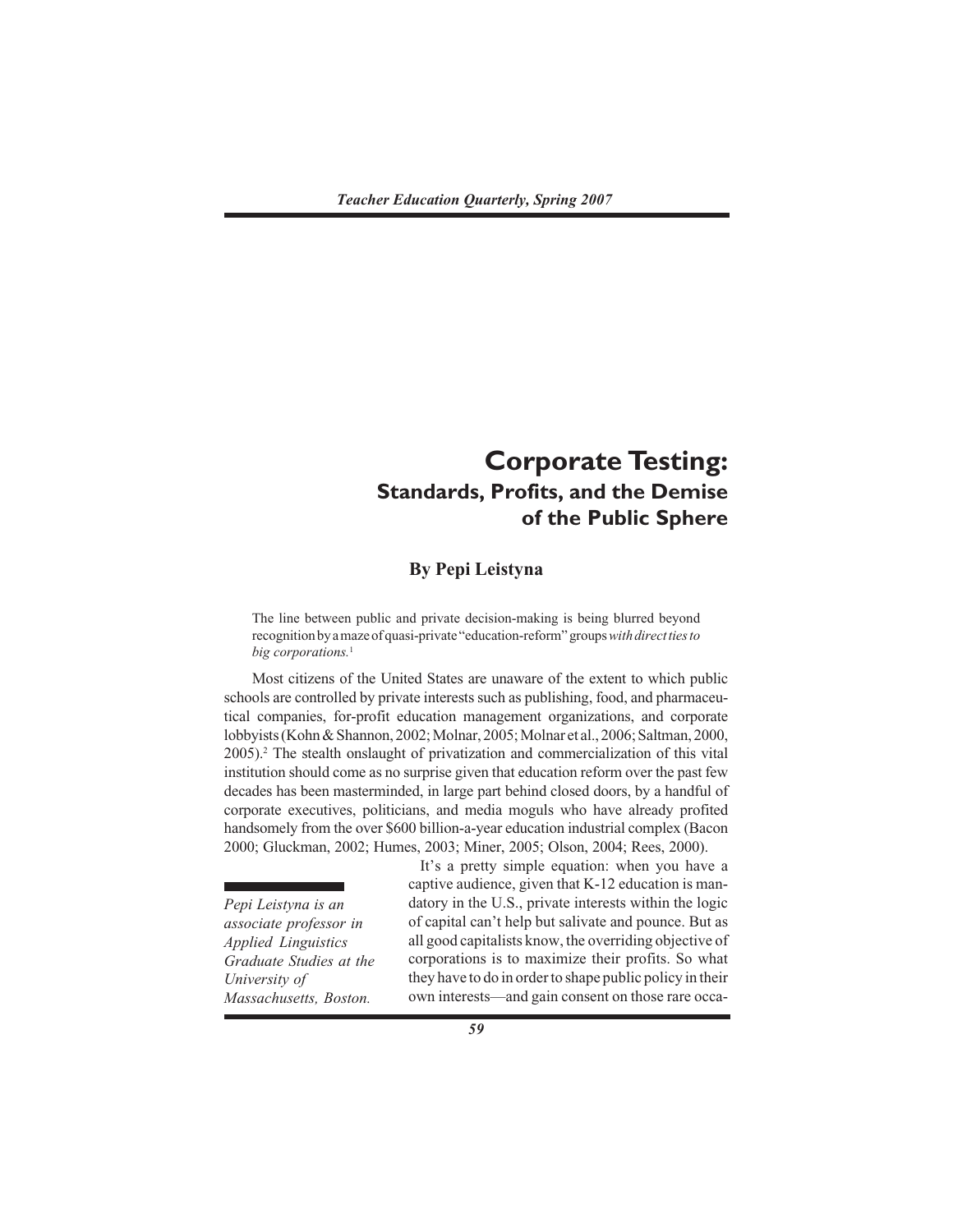sions when the general public is involved in the process—is disguise their 'profit over people' mentality by wrapping themselves in an image of expertise and compassionate concern for the education and future of our children.

To illustrate this point, the following research takes a look at standardized highstakes testing in the wake of the No Child Left Behind (NCLB) movement. Although it is well beyond the scope of this paper, it is important for concerned citizens to look into the various problems that high-stakes testing engenders, for example:

◆ most school administrators, parents, and communities are stripped of any substantive influence over the educational process;

◆ educators are disempowered by what publishing companies describe as 'teacher proof' materials;

◆ in order to teach to the test, many schools have been forced to drastically narrow their curriculum;

◆ under extreme pressure to produce results or face losing their jobs, cuts in federal resources, and school closure, educators often lower standards and engage in unethical behavior in order to raise test scores;

◆ research clearly shows that racism and the structures of social class affect the quality of faculty and staff employed across school districts, the overall allocation of resources to schools, as well as the content of assessment instruments and testing results;

◆ nationwide there are drastic retention and 'drop out'/push out rates that are the direct result of this practice;

◆ there is a large body of research that unequivocally shows that standardized tests should not be used to make critical decisions such as eligibility for graduation . . . (Bacon, 2001; CNN Presents, 2005; FairTest, 2006; Gluckman, 2002; Haney, 2000; Kohn, 2000; Sacks, 2001; Sturrock, 2006; TC Reports, 2000).

While these are all extremely important issues, the general focus of this article is on the political economy of the testing industry; that is, a look into the ownership, intent, and regulation of the private forces that produce, provide materials, prep sessions, and tutorials for and evaluate, report on, and profit from these tests. By looking at and analyzing this powerful sector and the old-boy networks therein it is much easier to understand the synergy that exists among government, corporations, and the media and how this force has been controlling public education in the U.S. to the detriment of its people. It is from this position of awareness that activists can better mobilize against these forces, and teacher education programs can be restructured, if they are really intent on democratizing schools, in order to better meet the needs of educators and students alike.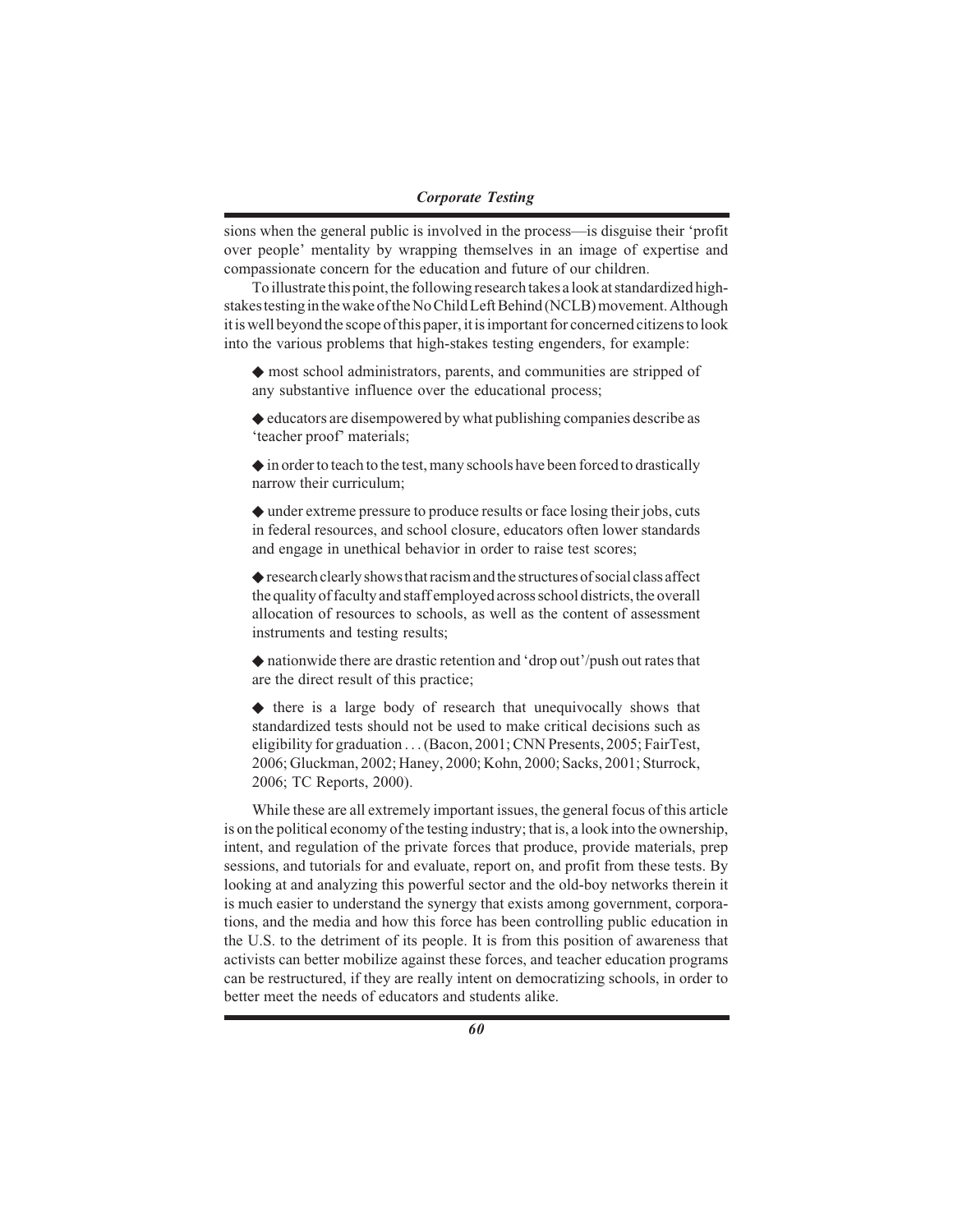## **A Bit of History**

While standardized assessment has been around for a long time in the United States, its focus on student performance and accountability and its impact on grade promotion, eligibility for graduation, and overall school evaluation has increased dramatically.<sup>3</sup> Over the past 50 years, expenditures on testing have increased by 3000% (Frontline, 2006).

Many of the roots of the current assessment craze can be traced back to two significant events: the 1957 launch of the Sputnik satelite in the former Soviet Union—an achievenment that was used to call into question the intellectual capital of youth in the U.S.; and the 1966 release of The Coleman Report—*Equality of Educational Opportunity—*which initiated a major shift in national strategy from targeting resources and their impact on student achievement to a focus on measuring individual performance.

Assigned the mission of mining data in an attempt to document the educational achievement of students in public schools, the National Assessment of Educational Progress (NAEP) was established by the federal government in 1969. Also known as "the Nation's Report Card," NAEP continues to be the only federal body that assesses student progress in all of the major subject areas.<sup>4</sup>

While the Minimum Competency Test would appear on the scene in 1975, what really fueled the drive to increase federal and state funding for the standardization movement, and its privatization, was the Reagan Administration's Commission on Excellence in Education. Intent on privatizing all public institutions and resources, and swamped with domestic and foreign policy problems, conservatives were dead set on distracting the public away from their disastrous programs and practices through a strategic focus on what they presented as the failure of public education in the United States. Using the old Cold War tactic of fear, it released *A Nation at Risk* in 1983. While the sources that informed the report's conclusions were vague to say the least, in no uncertain terms its authors drew a bleak picture of a country replete with semi-literate youth who were rendering the U.S. vulnerable in a competitive and ever-growing global economy and in a world 'still threatened' by what they readily evoked as the 'evil empire.'

In bed with powerful members of the profit-minded business community, the Reagan Administration called for a dramatic increase in the use of standardized curricula and assessment nationwide. It did so while simultaneously working to disarm teacher unions (all organized labor for that matter) and dismantle the Department of Education. The obvious goal was to have the private sector take the reigns of this reform movement as well as the lion's share of the federal and state monies directed towards public education. Their efforts proved successful in opening schoolhouse doors to corporate-sponsored education organizations that would carve a path for standards, measured achievement, and accountability that would lead the way to No Child Left Behind.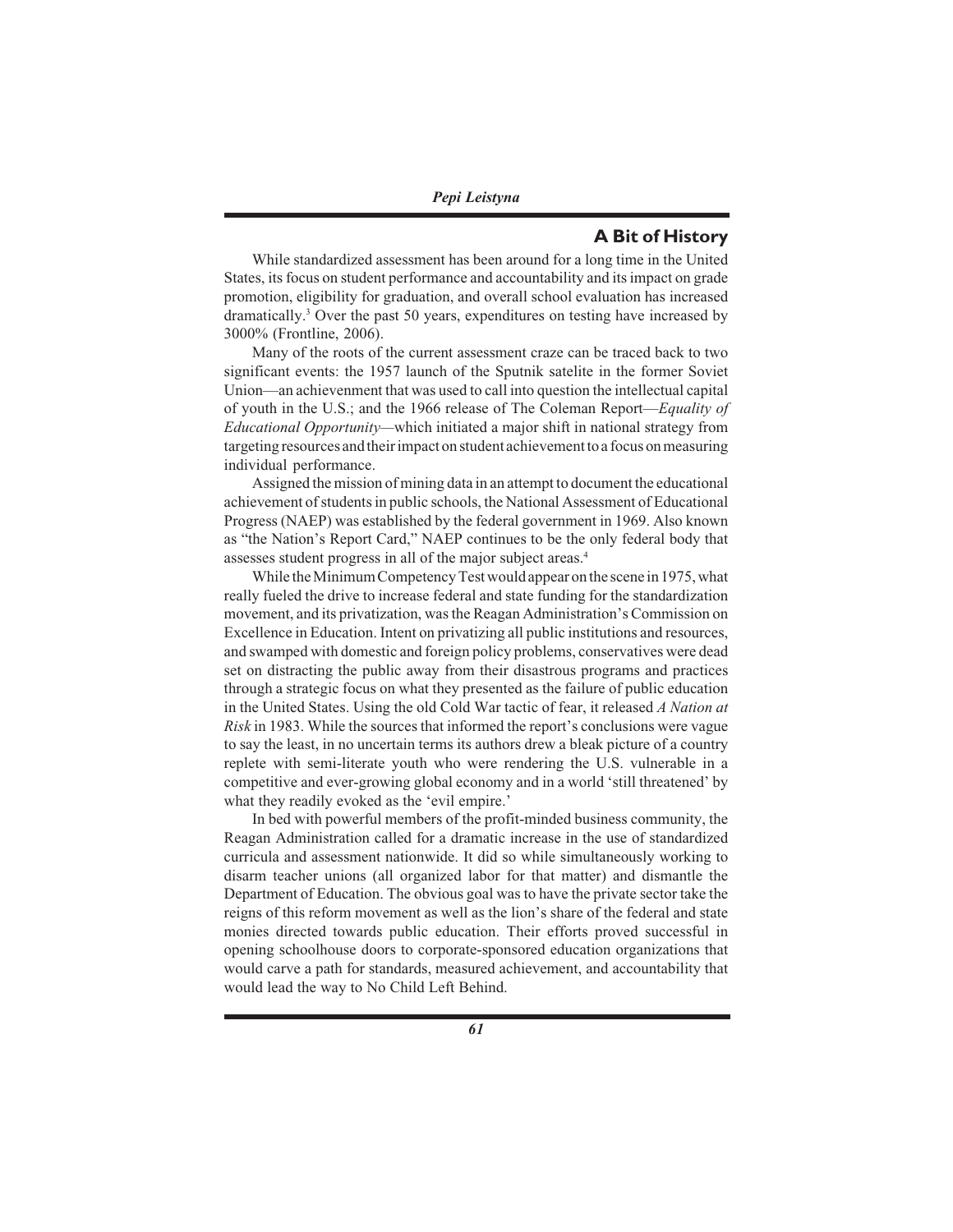#### *Corporate Testing*

Groups like the National Center on Education and the Economy (NCEE) and America's Choice would emerge and campaign around the country offering their reform advice. Many of these organizations would charge school districts huge sums of money for membership fees and curricular and assessment materials. By the 1990s, they would also be active in forging lucrative partnerships with major publishing companies.<sup>5</sup>

Throughout the 1980s and 1990s, big business representatives and government officials would meet on a regular basis and strategize about ways to forge coalitions and officially infuse standards nationwide. Organizations like the Business Roundtable, the National Alliance of Business, the U.S. Chamber of Commerce, the National Association of Manufacturers, and the American Business Conference would join forces and lobby heavily for this cause (Committee on Education and the Workforce, 1999; Mickelson, 2006).

After the National Education Summit in 1996 in Palisades, New York, a resource center "for states to help benchmark state academic standards and assessment against the best national and international exemplars" was established by a new comer on the block, Achieve, Inc., led by governors and business leaders from around the country (Edward B. Rust, Jr., as cited in Committee on Education and the Workforce, 1999).

Perhaps the most blatant conflict of interest that surfaced in the early stages of this movement, foreshadowing things to come, was the development and influence of the New American Schools Development Corporation. Initially funded by IBM CEO Louis Gerstner,<sup>6</sup> who threw in a cool \$1 million in order to get the organization off its feet, New American Schools was run by then President George H.W. Bush's Deputy Secretary of Education, David Kearns—the former CEO of Xerox Corporation (Suchak, 2006). NASDC was successful in using its connections in Congress to federally fund its 'reform package,' and it also profited enormously from the purchase of its methodologies, curricula, texts, and testing materials by schools all over the country. As David Bacon (2000) notes, by the end of the millennium, 49 states were caught up in some way or another in the standards game.

Rather than look to seasoned educators for advice about their reform efforts, corporate-sponsored activists (who have always understood that a great many teachers and parents are diametrically opposed to their agenda) turned to the likes of the late Edward B. Rust, Jr., the Chairman and CEO of State Farm Insurance. Regardless of the fact that he had no professional experience in education, and that his company was convicted of fraud and ordered to pay over \$1.5 billion in damages in the late 1990s (France & Osterland, 1999), Rust nonetheless became the go-toguy for spreading the word about the virtues of a market-driven educational system and the role that a corporate model of management should play therein. In fact, he would chair or direct all of the major committees, boards, and organizations of the private sector that supported testing, and he would testify in front of the federal government in favor of more rigorous standards (Committee on Education and the Workforce: U.S. House of Representatives, 1999). As Suchak (2006) notes, for his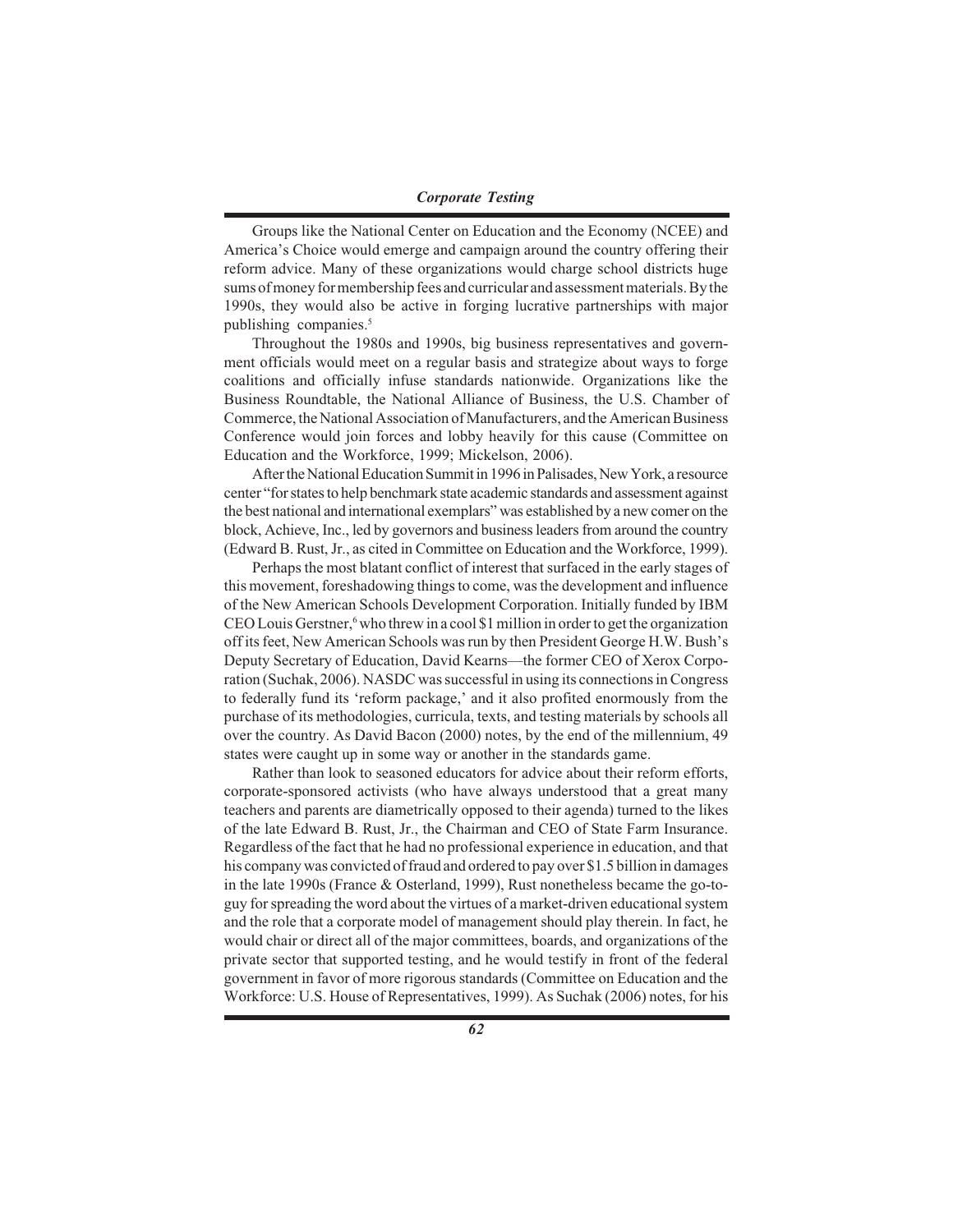loyalty, he was not only elected to the Board of Directors of McGraw-Hill in 2001 (a point that will be of interest when I discuss the connections between McGraw-Hill and the Bush family), but "Almost simultaneously, Rust was chosen to head the incoming Bush Administration's Transition Advisory Team on Education."

## **No Child Left Behind Makes Its Way to Center Stage**

In his bid for the presidency in 2000, George W. Bush, as Governor of Texas (1994-2000), effectively used what was referred to as the 'Texas Miracle' to spearhead his educational policy plans based on high-stakes testing. Declaring himself the "education president," Bush would also use the 'miracle' to help push through the No Child Left Behind legislation.

The Texas Education Agency (TEA) and Texas school districts had implemented standardized assessment to measure student knowledge of the state's curriculum in 1980. By 1990, the Texas Academic Assessment Skills (TAAS) program had been developed— through a five-year coordinated effort between TEA and the publishing giant Harcourt Brace—in order to measure students' abilities in writing, mathematics, reading, science, and social studies. The exam would be finetuned over the years to meet the Texas Essential Knowledge and Skills curriculum standards which were approved by the State Board of Education in 1997. Success on the TAAS is required in order to graduate from high school in Texas.

While spokespersons for conservative organizations, studies funded by advocates of the testing industry, and much of the mainstream media raved about the work being done in Texas, and the fantastic decrease in drop out rates and increase in academic achievement that occurred since TAAS had been implemented, the socalled 'miracle' was in fact a scam (CNN Presents, 2005; Gluckman, 2002; Haney, 2000; Humes, 2003; McNeil, 2000).<sup>7</sup> Those students who were perceived as potentially lowering the overall test scores were retained in grades where testing was not required, especially ninth grade; or they were placed in special education classrooms or labeled Limited English Proficient (LEP) and were thus exempted from taking the exam.

In prior years, a limited English proficient student could be exempted from taking the TAAS for up to three years.<sup>8</sup> Last year [1999], approximately 45,000 LEP students were not required to take the TAAS. (Texas Education Agency, 2000)

This language policy also exempts LEP students "if the child's language proficiency assessment committee determines that the child does not have sufficient language skills to take either the English or Spanish version of the TAAS" (Texas Education Agency, 2000).<sup>9</sup> As any seasoned educator immediately recognizes, this leaves plenty of room open for inappropriate evaluation and exemption.

All of these aforementioned conditions, coupled with a long list of discriminatory practices that predate the standardization movement—but continue to fester, have caused high drop out rates in Texas, throughout the country for that matter.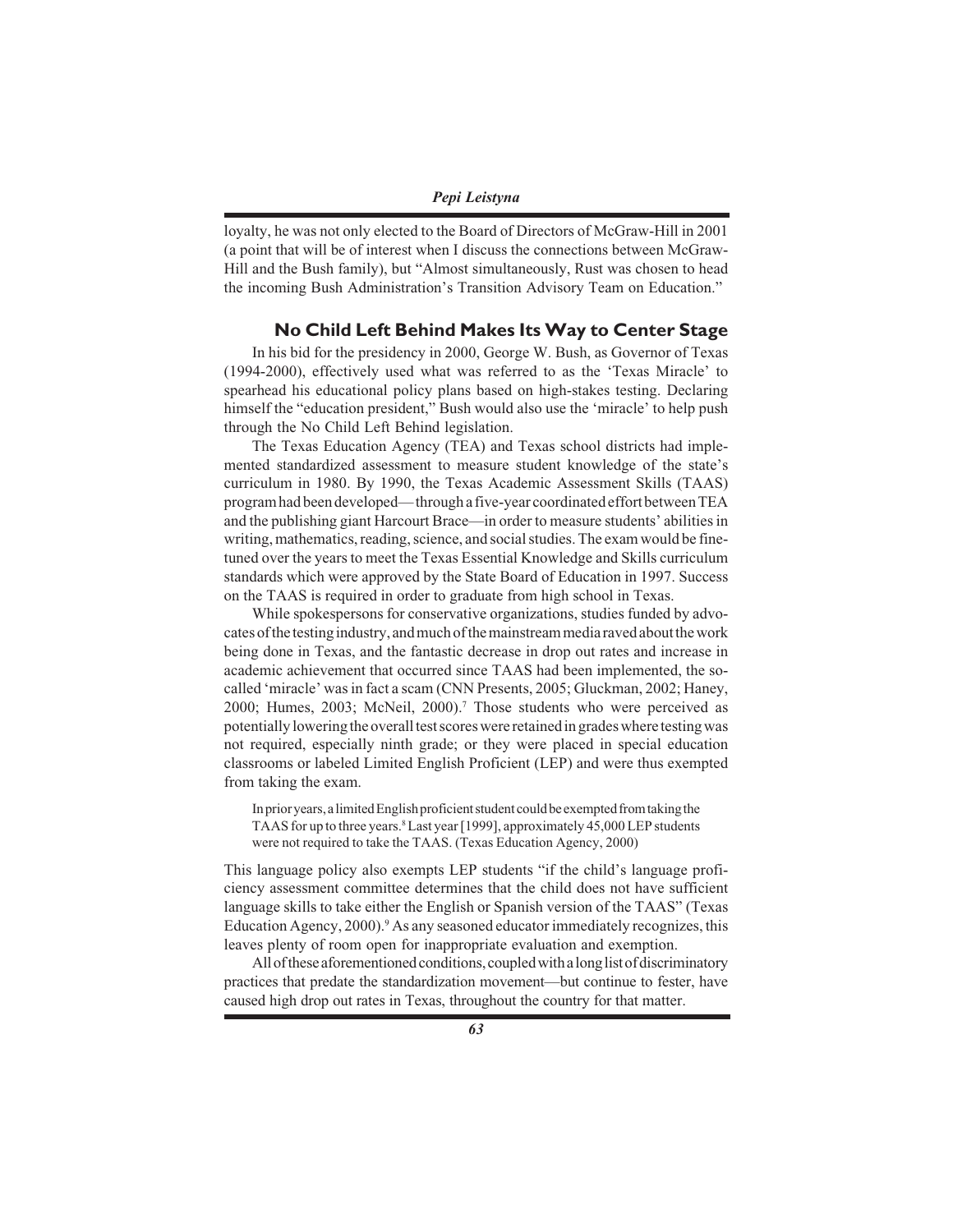#### *Corporate Testing*

It's not as if Rod Paige, the superintendent of the Houston Independent School District (HISD), could have been unaware of allegations of discrimination related to the TAAS exam or the mass exodus of students from his schools, given that he was elected to the district's Board of Education in 1990, had been the superintendent of HISD since 1994, was listed by *Inside Houston Magazine* as one of "Houston's 25 most powerful people in guiding the city's growth and prosperity,"<sup>10</sup> and the fact:

On October 4, 1995, the Office for Civil Rights (OCR) received a complaint filed by the National Association for the Advancement of Colored People (N.A.A.C.P.), Texas State Conference against the Texas Education Agency (TEA), Austin, Texas. The complaint raised concerns pertaining to the Texas Assessment of Academic Skills (TAAS) and its alleged discriminatory impact on African-American and Hispanic/ Limited English Proficient (LEP) students. (Texas NAACP, 1995)

High drop-outs rates are fantastic for raising test scores but they simultaneously call into question the overall success of the standards program in place; so while they are often encouraged by corrupt administrators, they need to be disappeared from public view. In a self-serving malicious move, Paige and members of his administration cleverly manipulated the numbers and claimed that the drop-out rate of local schools was 1.5%, rather than the actual figure of over 40% (60 Minutes II, 2004). In reality, Texas schools, in particular those in Houston—the  $7<sup>th</sup>$  largest school district in the country, have some of the worst drop-out rates nationwide.

There were also widespread stories of encouraging students to cheat on the TAAS in order to raise the scores (CNN Presents, 2005), as well as reports of the monopolization of the entire curriculum by prep classes that were teaching solely to the test (Haney, 2000).

Praising Paige for his 'success,' the publishing giant McGraw-Hill, that was making money hand over fist in Texas, awarded him its highest honor for educators, and in 2001 Paige was named National Superintendent of the Year by the American Association of School Administrators, and was appointed Secretary of Education by President George W. Bush.<sup>11</sup>

Newly elected, Bush immediately, and with bi-partisan support, $12$  signed into law the Elementary and Secondary Education Act of 2001, better known as No Child Left Behind (NCLB). In a hitherto unheard of transfer of power to federal and state governments—granting them the rights to largely determine the goals and outcomes of these educational institutions—high-stakes testing was officially mandated nationwide.<sup>13</sup>

NCLB required that by 2003, students in third through eighth grade be evaluated in mathematics and reading, and then reevaluated once in high school. By 2007-08, federal requirements also demand that states administer tests in science in elementary, junior high, and high school. By the year 2014, all students must be proficient in these subject areas. Schools that don't meet this criteria will be stripped of their government funding, threatened with closure, or placed in the hands of charter schools or other such private management companies.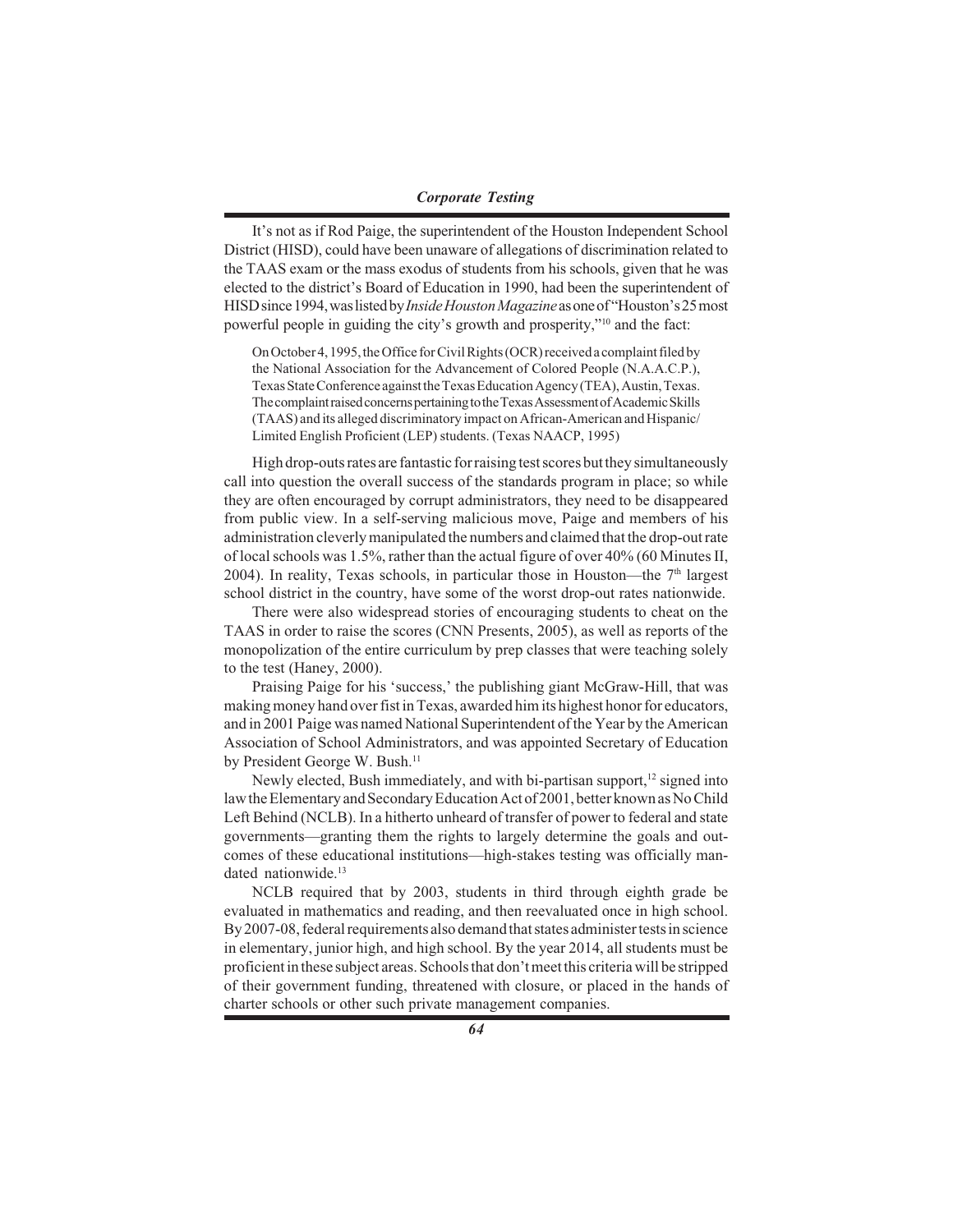When you consider the fact that NCLB is already under-funded by more than \$40 billion, a chilling reality sets in: all of this rhetoric about accountability, efficiency, effectiveness, and excellence in public education is really an ideological trap intended to ensure that public schools fail, thus paving the way for their complete privatization.<sup>14</sup> Some states are well aware of the fact that these new mandates cost far more to meet than they could ever possibly financially provide for and have thus decided to opt out of their eligibility for federal funding and go it on their own.

#### **Show Me the Money Trail**

Embracing what is in fact an old neoliberal approach dressed up as innovative reform, the political machinery behind NCLB has effectively disguised the motivations of a profit-driven industry. Public schools now give nearly 50 million tests a year and the annual value of this market ranges from \$400 to \$700 million (Frontline, 2006). The General Accounting Office estimates that by 2008, up to \$5.3 billion will be spent by states trying to meet the requirements of this legislation (Miner, 2005). However, this figure doesn't include the enormous costs of prep sessions, practice tests, scoring and reporting, data storage, and let's not forget the nearly \$7 billion a year market for instructional materials. But the enormous expense doesn't end there. Ben Clarke (2004) reminds us of another lucrative market:

Under NCLB, if a school fails to improve math and reading test scores within three years, a portion of its federal funding will be diverted to 'parental choice' tutoring programs. . . . These outsourced programs are run by private companies such as Educate Inc. owner of Sylvan Learning Centers whose revenues have grown from \$180 to \$250 million in the past three years and whose profits shot up 250% last year.

The potential for funneling taxpayers' money into private pockets is astounding. This is precisely why it is important for the public to watch closely how money is earmarked when politicians increase the federal budget for education: what often appears to be a concerned call to increase spending to improve schools for our nation's youth is actually a ploy to increase profit potential for those kingpins playing the standards game.

It is also important to know who the actual power brokers are that are lobbying government officials and consequently reaping the benefits of this movement. While many corporations (e.g., Edison Schools/Newton Learning Corporation, Educational Testing Service's ETS K-12, Advantage Learning Systems, Measured Progress, Data Recognition, Questar Educational Services, Kaplan, Princeton Review, BP, AT&T, Tribune, IBM, and Dupont<sup>15</sup>) are in the race to get a piece of this pie, there are four big publishing houses that have virtually monopolized the industry: Harcourt Brace, Houghton Mifflin, Pearson, and McGraw-Hill. As Stephan Metcalf (2002) notes, "the so-called Big Three—McGraw-Hill, Houghton-Mifflin and Harcourt—[were] all identified as 'Bush stocks' by Wall Street analysts in the wake of the 2000 election."

It is interesting to note that three of the four giants are internationals, and given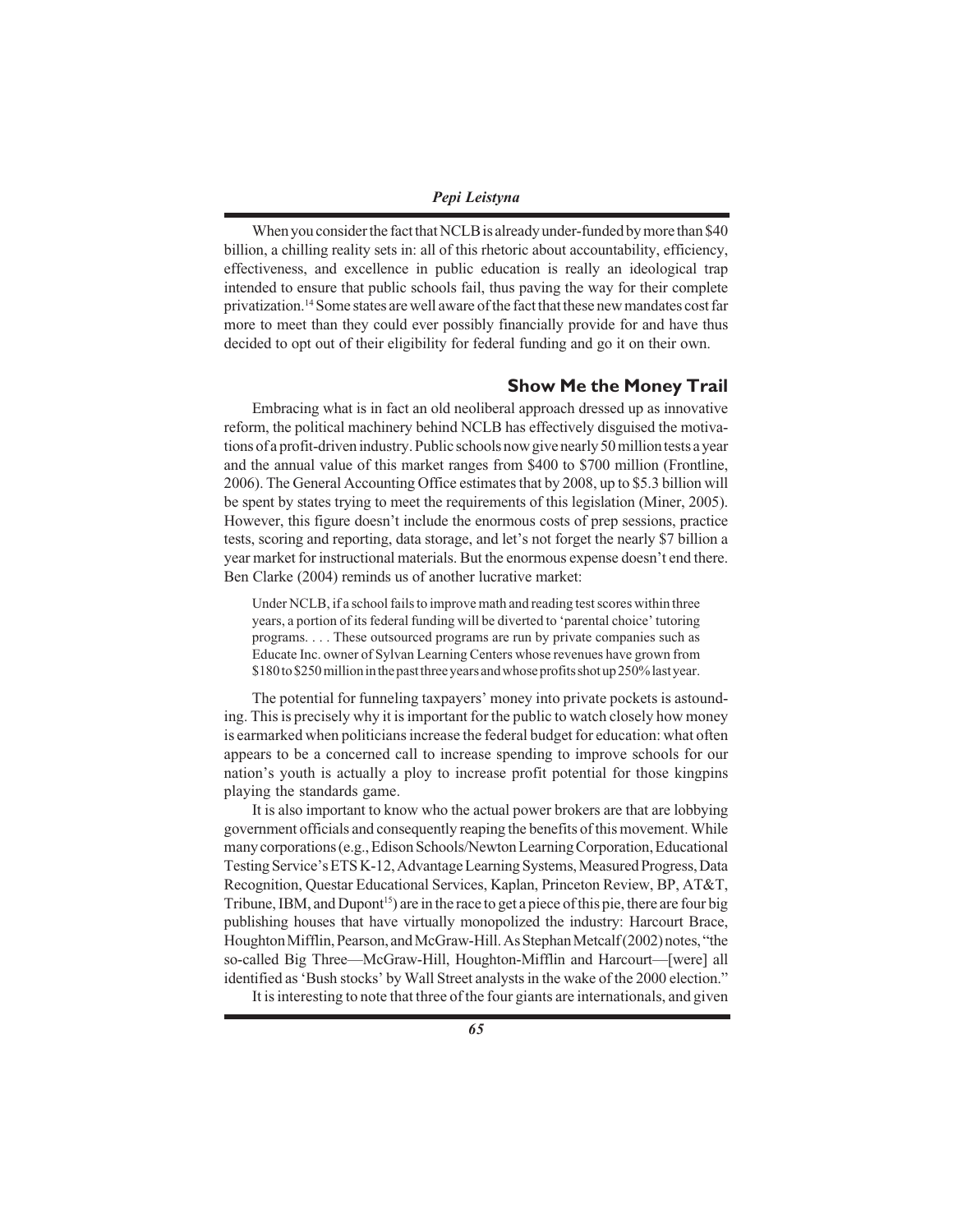the conservative pitch on global competitiveness and national security, other than for financial gain, it's not clear why such companies would have any vested interest in improving the education of students in the U.S.

Harcourt Brace is owned by London-based publisher Reed Elsevier. With contracts in 18 states, the company is known in the testing industry for the SAT-9, STAR, and Wechsler Intelligence Scale tests, and as mentioned earlier, it played a significant role in drafting Texas's TAAS exam. Willing to go to almost any length to maximize its profits in Texas, Harcourt pitched its course materials as being published by "the same company that helps to write the TAAS tests" (Bacon, 2000). What is unethical and self-serving about this practice is that any use of prep materials that developmentally coincide with the content of the exam, compromises the validity of the scores (Gluckman, 2002). In other words, prepping of this kind is a subtle form of cheating; but for Harcourt, student success on the exam means guaranteed contracts.

By the end of the millennium, when the testing movement was really heating up, Harcourt's educational division was pleased to inform its shareholders of an almost 30% increase in sales. The international conglomerate that also owns Holt, Rinehart and Winston boasts annual revenues of over \$5 billion.

The Houghton Mifflin Company, formerly owned by the French corporation Vivendi Universal, is currently the property of the international conglomerate HM Publishing Corp.<sup>16</sup> With contracts in 13 states it is primarily in the business of selling textbooks and instructional technology. Its testing division—Riverside—is known for the Iowa Test of Basic Skills (ITBS), the Metropolitan Achievement Test, and two assessments that comply with the "Reading First" mandates of NCLB—the Gates MacGinitie Reading Test and the Basic Early Assessment of Reading (BEAR).

Houghton Mifflin also gained from the early race to nationalize standards as its testing division's profits grew by almost 18% in 1999. With a keen understanding of how information processing is a key component of the standards market, in 2003 Houghton Mifflin purchased Edusoft, a profitable company that specializes in data storage and online tests. The conglomerate now boasts more than \$1 billion in annual sales.

Pearson Education is under the flagship of London-based Pearson Publishing which also owns Penguin Books, *The Economist*, Simon & Schuster, and *The Financial Times*. For years it has maintained a working relationship with NAEP scoring exams, and it is currently the leading scorer of standardized tests in the country. To assist and expand these efforts, in 2000, Pearson bought National Computer Systems at a cost of \$2.5 billion.

When Congress allocated \$3 billion per year for teacher training in its reauthorization of the Elementary and Secondary Education Act in 2001, Pearson decided to take a big bite out of that market share by acquiring National Evaluation Systems, Inc. (NES) which produces assessments for teacher certification. A key characteristic of the new "highly qualified teacher," according to NCLB, is his or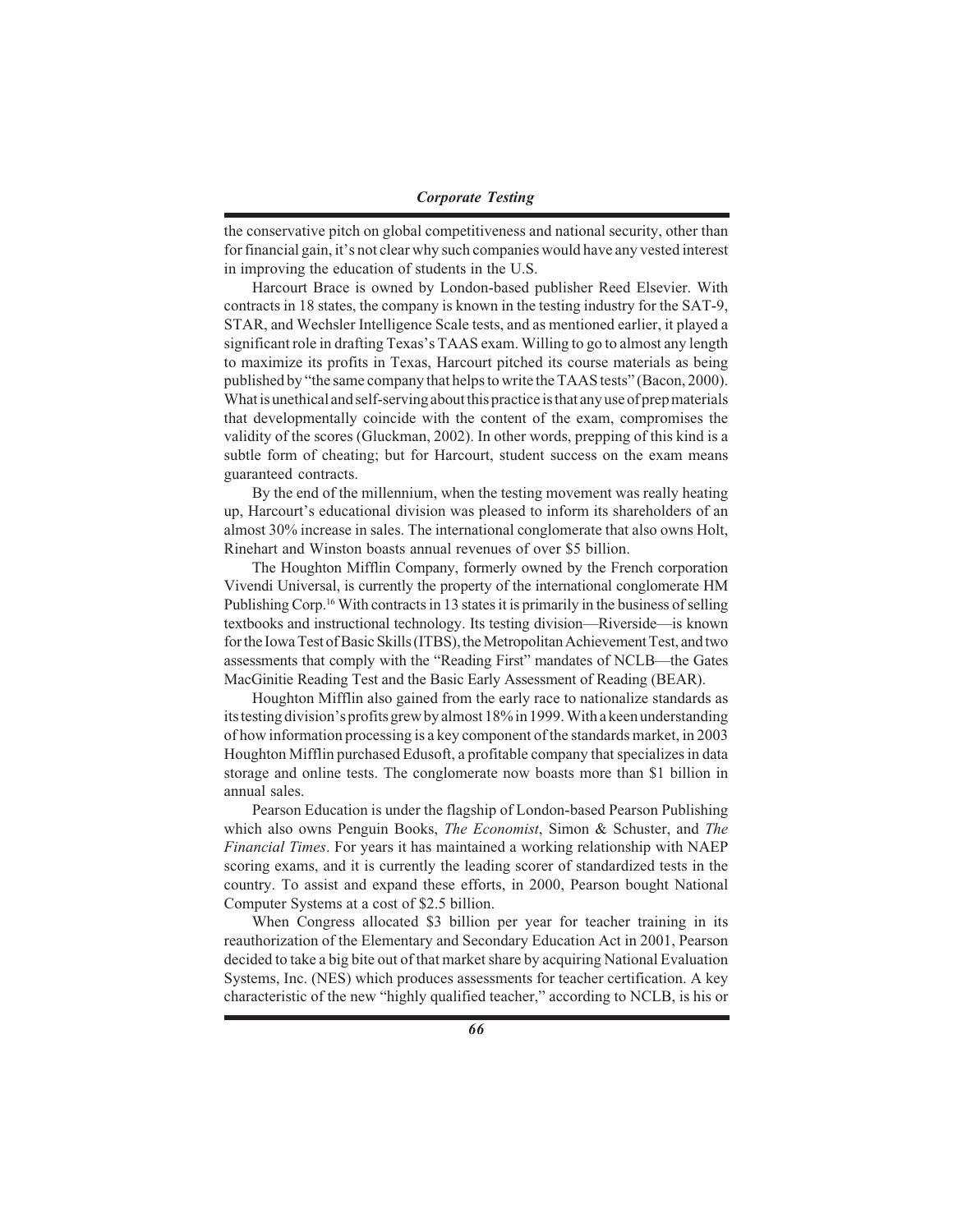her ability to pass a subject matter test administered by the state. Reducing teacher expertise to a fixed body of content knowledge, teachers are expected to meet an extremely narrow range of skill requirements under the new policy. Any concern with pedagogy—not what we learn, but how we learn it—has virtually disappeared.

Teacher burnout, a serious side effect of this era of standards and accountability, is actually a virtue in a profit-driven industry as new teachers require certification. As Pearson notes in its 2006 press release:

There are approximately three million public school teachers in the U.S. Approximately 2.5 million new teachers will need to be hired in the current decade, as 700,000 current teachers retire and 1.8 million are expected to leave the profession prior to retirement. On average, nearly 6% of the teacher workforce does not return for each new academic year and half of all new teachers leave the profession within five years.

Pearson currently has long-term contracts with more than 20 states and its 2005 profits were up 29% (Forbes.com, 2006). Since the implementation of NCLB, their sales on assessments alone are up more than 20%. In its 2005 "Performance Report" under the subtitle "Continued Investment for Future Growth," Pearson reassures its shareholders how it will greatly increase its profits from U.S. schools by a steady investment in school publishing, basal curriculum programs for reading, science, and social studies, and school testing (where it already maintains contracts in Texas, Virginia, Michigan, and Minnesota that have a lifetime value of \$700 million). It also mentions the creation of Pearson Achievement Solutions that targets the growing market for teacher professional development and integrated school solutions. It's interesting to note that there isn't a single word in the report about the academic achievment of students.

With 280 offices in 40 countries, McGraw-Hill is a major player in the publishing world and among its treasured assets are *Standard & Poor's*, *Business Week*, four television stations, and the online data analysis company Turn Leaf Solutions. A simple look at this New York-based company's website and one can see how profits have consistently soared since the advent of the standardization craze (McGraw-Hill, 2005, 2006).

With contracts in 23 states, McGraw-Hill's Terra Nova, CTBS, and California Achievement tests are the most lucrative of its assessment instruments. Trying to expand its \$1.4 billion textbook sales, "McGraw-Hill lobbyists used the statewide results on their own California Achievement Tests to convince the state legislature that California schools needed the McGraw-Hill Open Court and Reading Mastery program to improve students reading performance" (Clark, 2004). Expected to teach at least part of the day from the McGraw-Hill Open Court materials, "according to Ben Visnick [president of a local teachers union in California], 'School district employees and instructional facilitators—we call them Open Court police—inspect the classrooms to verify that the right posters are on the walls and they want everyone in the district on the same page every day'" (as cited in Clark, 2004). While the California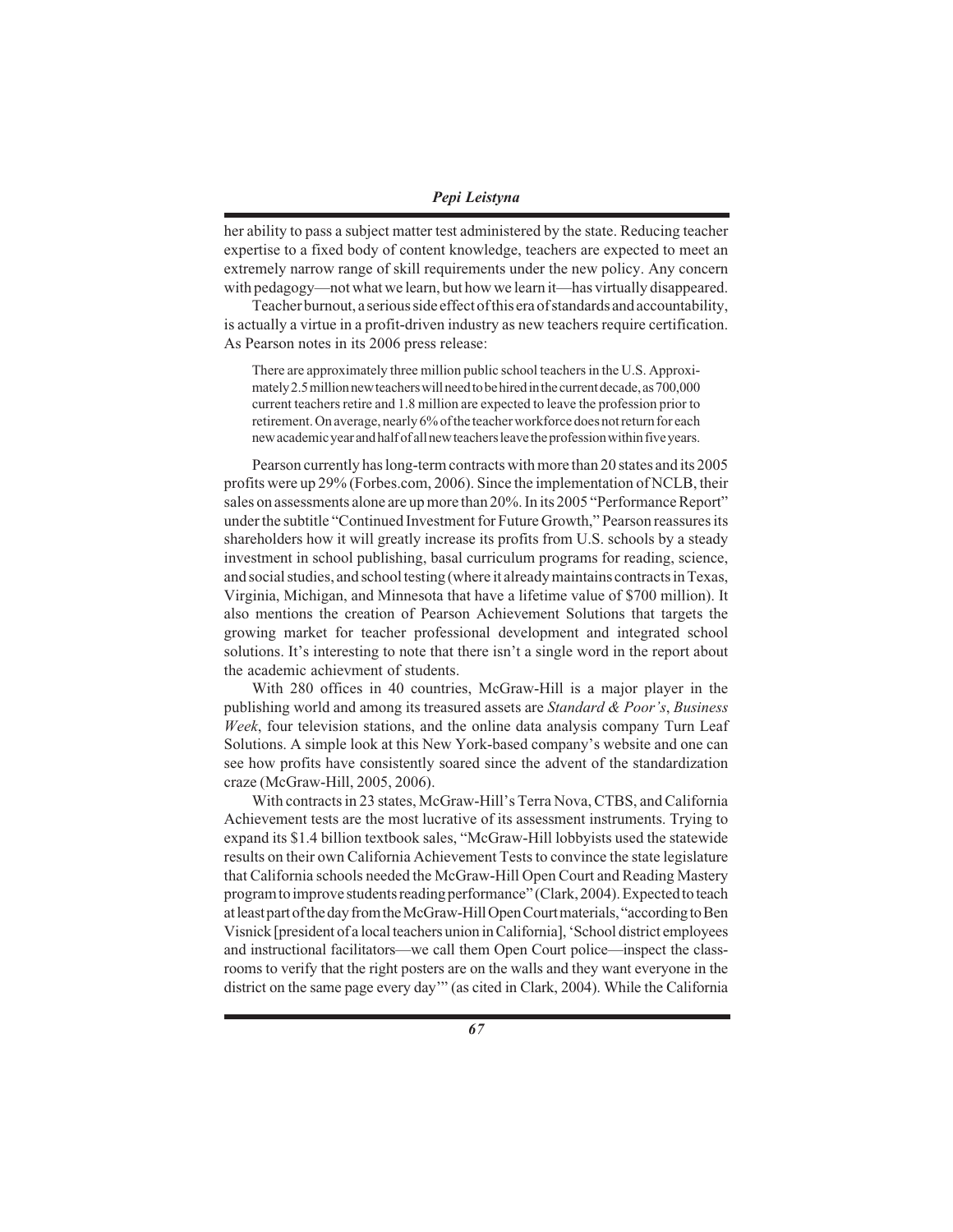#### *Corporate Testing*

Department of Education guidelines prohibit the use of test-prep materials written for a specific test, the practice is common nonetheless (Gluckman,  $2002$ ).<sup>17</sup>

In the world of the Fortune 500 (2006), McGraw-Hill comes in at 359 with over \$6 billion in annual revenues. But perhaps what's most interesting about this corporation is its deep connection to the Bush dynasty. In his article in *The Nation,* "Reading between the Lines," Stephen Metcalf (2002) lays out the depth of this nepotism, describing how the two families have been chummy since the 1930s when they vacationed together in an exclusive area in Florida. He is worth quoting at length here:

Harold McGraw Jr. sits on the national grant advisory and founding board of the Barbara Bush Foundation for Family Literacy. McGraw in turn received the highest literacy award from President Bush in the early 1990s. . . . The McGraw Foundation awarded current Bush Education Secretary Rod Paige its highest educator's award while Paige was Houston's school chief; Paige, in turn, was the keynote speaker at McGraw-Hill's "government initiatives" conference last spring. Harold McGraw III was selected as a member of President George W. Bush's transition advisory team. . . . An ex-chief of staff for Barbara Bush is returning to work for Laura Bush in the White House—after a stint with McGraw-Hill as a media relations executive. John Negroponte left his position as McGraw-Hill's executive vice president for global markets to become Bush's ambassador to the United Nations.

And of course, under Bush Jr., Negroponte would go on to be U.S. ambassador to Iraq (2004-05), and is now the Director of National Intelligence. The word 'intelligence' here has two frightening implications: a scary thought in terms of national security given the well-documented horrors that Negroponte was involved in while trying to subvert the growth of democracy in Latin America when he was U.S. ambassador of Honduras (1981-85) under Reagan; and a scary thought in terms of what our children learn in schools that are under the influence of a standards regime that works diligently to engineer history as it sees fit; much in the way that Negroponte himself worked to keep his actions in Latin America from becoming public knowledge.<sup>18</sup>

McGraw III, on the other hand, as part of a group of 'education leaders,' was invited to speak at the White House by George W. Bush on his first day in office.

Bush Jr. and McGraw-Hill have been partners in crime before. As governor, Bush joined forces with the publishing giant in order to pitch their proposed phonics-based literacy program to the Texas Education Agency, which was trying to establish a statewide reading curriculum.

For a period of roughly two years, most often at the invitation of the governor, a small group of reading experts testified repeatedly about what would constitute a "scientifically valid" reading curriculum for Texas schoolchildren. As critics pointed out, a preponderance of the consultants were McGraw-Hill authors. (Metcalf, 2002)

As to be expected, these experts tooted their own horns in front of TEA, calling for a reading program that was right in tune with a slew of new textbooks and materials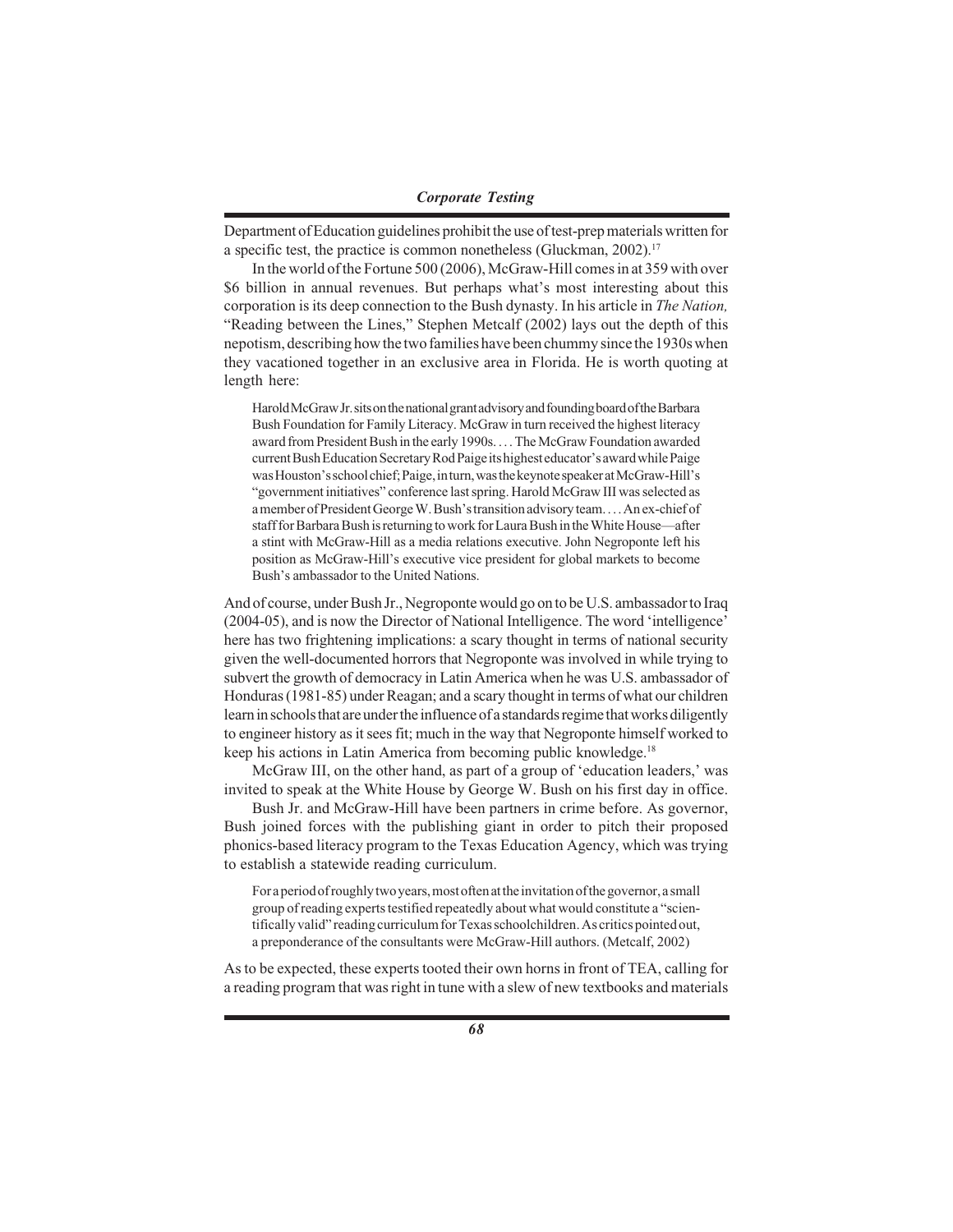from McGraw-Hill—a market that the company easily cornered with the support of the governor (Clark, 2004).

 Conservatives insist, ad nauseam, that "scientifically-based research" inform and sustain the nation's educational practices, policies, and goals. However, the empirical studies that are used to buttress the Republican agenda, under close scrutiny, are easily stripped of any legitimacy (Allington, 2002; Coles, 2000). The corporate bodies and the well-funded private think tanks that produce much of the research and literature to support these causes have an obvious ideologicallyspecific take on these issues, one that is widely supported by mainstream media whose ownership have similar interests.

A recent and striking example of how data can be manipulated, packaged, and presented as 'scientific research' is the official report signed and circulated by the congressionally appointed National Reading Panel (NRP). The report, that informed Bush's multibillion dollar Reading First literacy program campaign, is replete with inconsistencies, methodological flaws, and blatant biases (Allington, 2002; Coles, 2000). For starters, Bush's educational advisor when he was the governor of Texas, G. Reid Lyon, headed the NRP. A staunch phonics advocate, Lyon hand selected the panel and made certain that virtually all of the participants shared his views. Curiously, there was only one reading teacher on the NRP. However, by the end of the group's investigation into effective literacy practices, she refused to sign the panel's final report, maintaining that it was a manipulation of data, and that the cohort failed to examine important research that did not corroborate its desired findings. As Metcalf (2002) reveals:

Widmeyer [the public relations firm hired by the government to promote the panel's work] had represented McGraw-Hill's flagship literacy product Open Court during the Texas literacy drive, and now it counts McGraw-Hill and the Business Roundtable among its most prominent clients. "They wrote the introduction to the final report," says NRP member Joanne Yatvin. "And they wrote the summary, and prepared the video, and did the press releases."

McGraw-Hill has been laughing all the way to the bank ever since, tapping into the \$6 billion that the President has set aside to fund his 'literacy' campaign. And guess who's been recruited to hold the federal purse strings: Christopher Doherty, the guy who spearheaded the move to bring McGraw-Hill's DISTAR (Direct Instruction System for Teaching Arithmetic and Reading) to public schools in Baltimore (Metcalf, 2002).

In the world of crony capitalism, these kinds of deals are made all the time. Look at how Bill Bennett, the former Secretary of Education under Reagan (1985-1988), and drug czar under Bush Sr. (1989-1990), has been cashing in lately. Bennett's online home/school company K-12 Inc. recently received \$4 million in grant money from the U.S. Department of Education. The funds are intended for an online charter school in Arkansas—Arkansas Virtual Academy (The Homeschool Place.com, 2006).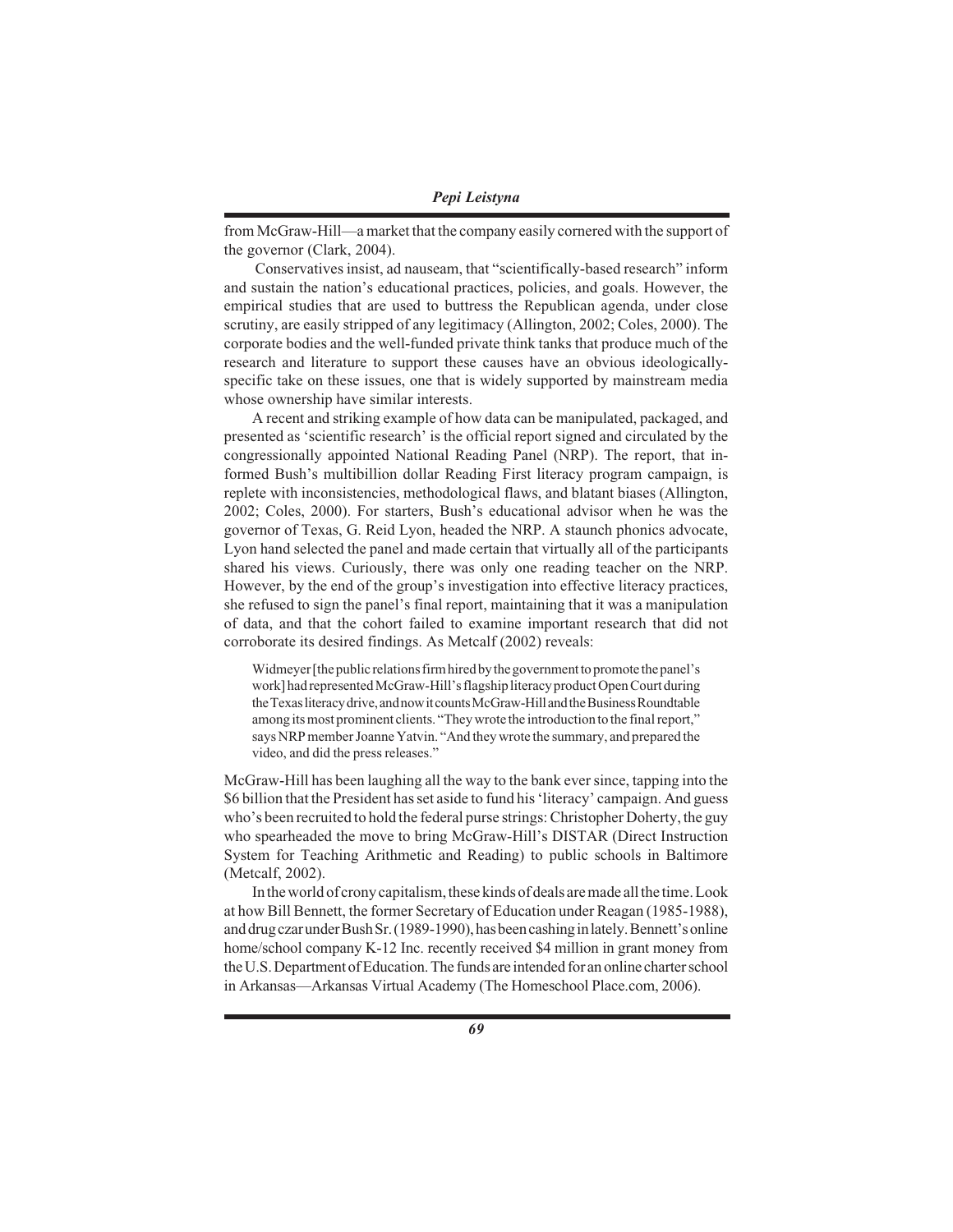#### *Corporate Testing*

Not only is it morally questionable how Bennett's for-profit business came about getting the grant, especially since other programs that had been turned down had better independent reviews (Ohanian, 2006),<sup>19</sup> but it is also disconcerting that federal funds are being diverted away from public schools in order to subsidize education for home-school students. Sure, NCLB has set aside money for its Voluntary Public School Choice Program with the expressed purpose of giving students a chance at a better education; however, only 25% of the students who have participated in K-12 Inc.'s program are from public schools (Ohanian, 2006).

Meanwhile, Bennett has been working his inside contacts to cut deals in other states around the country.

Though he extols universal morality in his *Book of Virtues* (1993)*,* it is important to remember that this is a guy who has a multimillion dollar gambling addiction, and who on his syndicated radio talk show expressed to a caller: "If you wanted to reduce crime, you could—if that were your sole purpose—you could abort every black baby in this country and your crime rate would go down" (CNN.com, 2005). This is a guy who doesn't even support public education and yet uses taxpayers' money to finance his own business ventures. As Intel Director and former FCC Chair Reed Hundt reveals about the former Secretary of Education:

. . . I asked Bill Bennett to visit my office so that I could ask him for help in seeking legislation that would pay for internet access in all classrooms and libraries in the country. . . . He told me he would not help, because he did not want public schools to obtain new funding, new capability, new tools for success. He wanted them, he said, to fail so that they could be replaced with vouchers, charter schools, religious schools, and other forms of private education. Well, I thought, at least he's candid about his true views. (as cited in Hoffman, 2005)

It's also important to remember that Bennett used start-up money from Knowledge Universe to get K-12 Inc. up and running. Knowledge Universe is owned by Michael Millikin, the "Junk Bond King" who ripped off investors for billions of dollars in the 1980s and consequently spent a couple of years behind bars—actually, there were no bars where Millikin did time. And when he was done with his sentence, a period during which he learned how to prepare traditional French dishes from the in-house chef, he was allowed to keep over \$2 billion that he had accumulated from his criminal escapades. It certainly doesn't seem virtuous for Bennett to use blood money for any purpose, let alone to profit from the very taxpaying public from which it was ultimately stolen.

There is ample room for nepotism in state and federal politics, especially when it comes to family connections. As revealed in the *USA Today* article, "Congress Full of Fortunate Sons—and Other Relatives" (Lawrence, 2006), there are more than 50 U.S. senators and representatives that are closely related to governors and other members of Congress. But what better position is there to be in when it comes to old-boy networks than to be the grandson of a former senator, the son of a former CIA Director and President of the United States, the brother of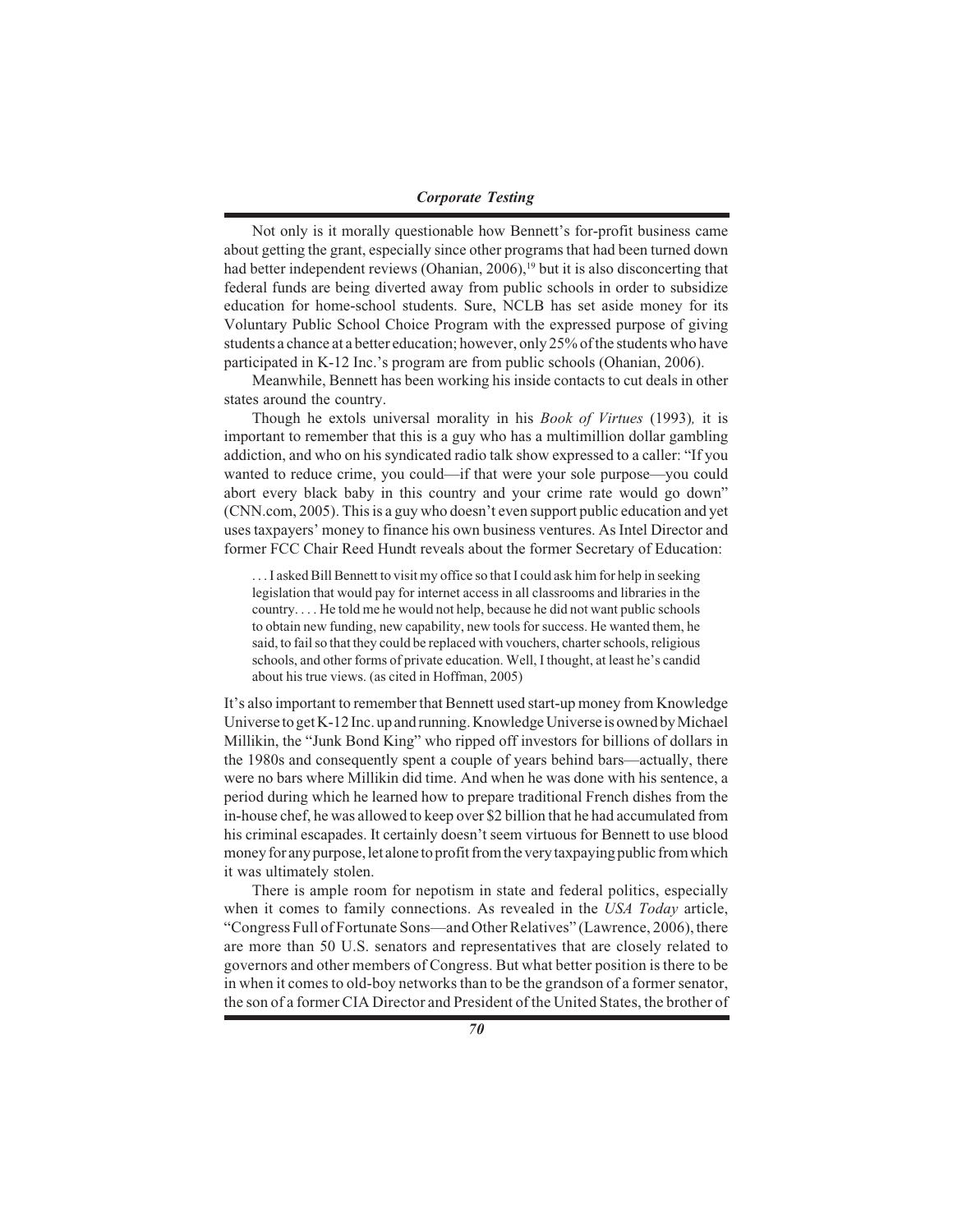the incumbent governor of Florida, and the brother of the former governor of Texas—now President of the country.<sup>20</sup>

Neil Bush, the president's youngest brother, in the spirit of NCLB, is pushing to sell to states around the country online, multimedia educational products and testprep software produced by his Austin-based company Ignite Inc. Founded in 1999, Ignite set its sights on Florida public schools where the company has been pitching its products as helping students prepare for the Florida Comprehensive Assessment Test (FCAT). While the Florida Education Association has expressed some concern about a potential conflict of interest in developing a business relationship with Neil Bush, given that his brother is the governor, the youngest sibling adamantly denies any discussion about his business affairs with either of his two brothers.

Ignite's materials are currently being used in a pilot program in Orlando and the company hopes to be able to market an early American history course throughout the state at a cost of \$30 a year per student. It is trying to sink its teeth into what looks to be a \$60 million deal.<sup>21</sup> The company also plans to develop software for math, science, and the language arts, as well as programs for special needs and linguistic-minority students.

Ignite has also successfully pedaled its education wares in California, New York, Ohio, Georgia, New Jersey, Pennsylvania, Nevada, Oklahoma, and Arizona (Achieve, Inc., 2002). But, the majority of the over 40,000 students that are being exposed to this program are in Texas.

The Board of Education in Texas, while still licking its wounds inflicted in the aftermath of the 'miracle' scam, "approved spending \$115,000 this academic year to use [Ignite's] eighth-grade U.S. history curriculum in 23 schools, on the condition that Bush and the HISD Foundation come up with an additional \$115,000 to fully fund the program" (Nissimov, 2003). With wealthy friends in high places, of the likes of Wells Fargo, Neil Bush easily came up with the funds; there are now over 40 Ignite programs being used in the Houston area alone (Clark, 2004).

Much of the over \$20 million that Ignite has generated to materialize and sustain it operations has come from international technology and oil companies in such countries as Kuwait, Dubai, and China. However, some of the financial support has actually been arranged for by his mom—the the former first lady who campaigns around the country rallying business leaders to support her sons' education policies and curriculum packages. She recently made a donation to the Katrina Distater Fund stipulating that some of the money had to be spent on Ignite's educational products and their implementation in public schools in Houston, the city where many of the hurricane evacuees found high ground (Garza, 2006; Hart, 2006). Not only is this inappropriate in the general practice of non-profit donnations, but it provides yet another example of how the rich are brilliant in getting tax breaks for themselves while simultaneously profiting.<sup>22</sup>

If everything goes as planned, Neil Bush could use more than just his family name for influence and access. Given that the government has already agreed to fund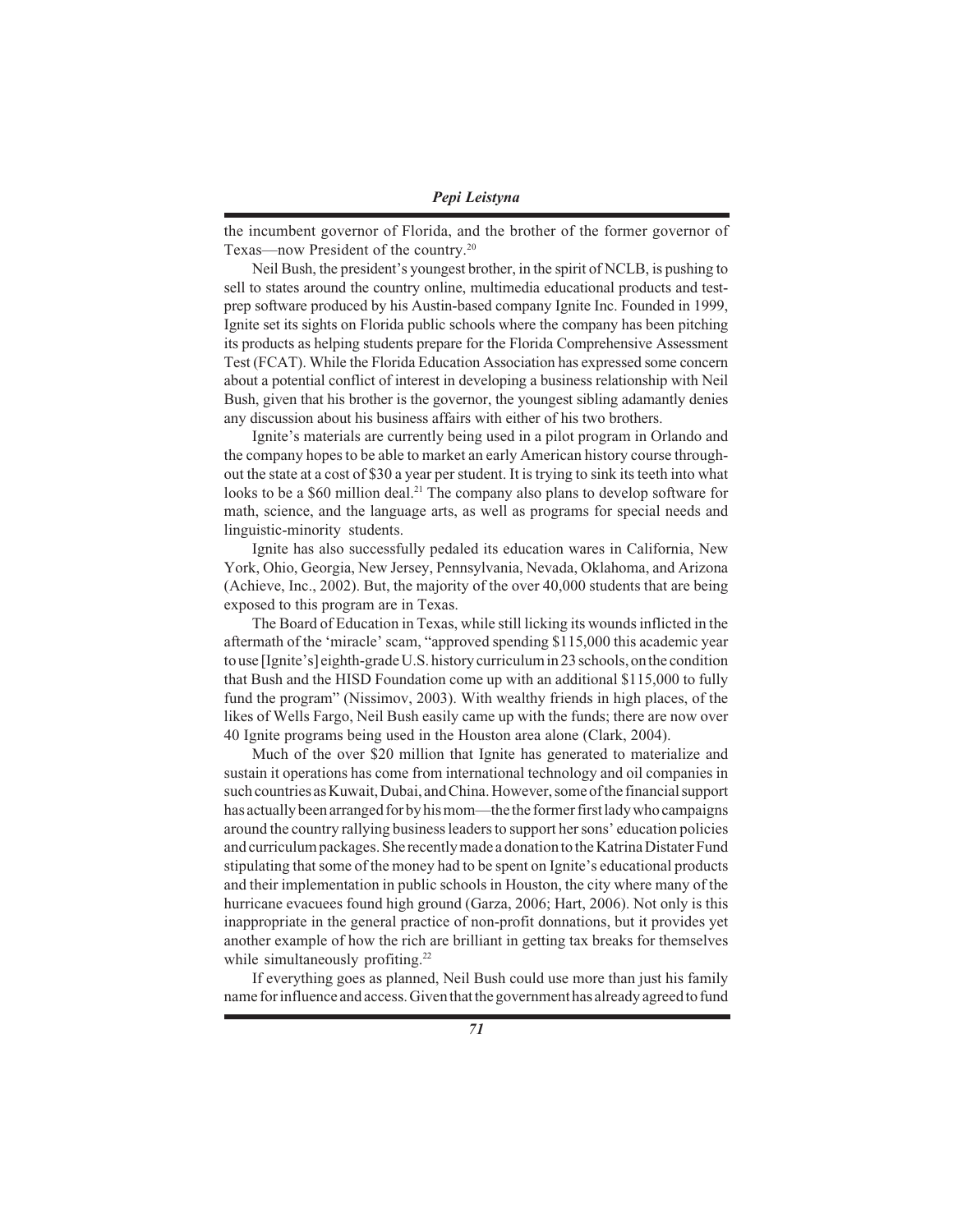a portion of State costs for technological products and services for the classroom, and has allocated \$1.5 billion for private research and development of educational technology, Ignite could be eligible for federal dollars. The company certainly has an advisory board fit for the job of soliciting these monies:

Ignite has loaded its advisory committees with Bush loyalists, assuring the company a sympathetic ear in Washington. According to the company, its big-name consultants include Bill Brock, a former senator from Tennessee who chaired the Republican National Committee; Bob Stearns, a Houston investor appointed to a Texas technology board by George W.; Peter Su, a former campaign adviser of the president, and two executives from Bessemer Trust, an exclusive investment firm that manages a portfolio for Neil's dad. (Scherer, 2001)

But put aside for a moment the gross conflict of interest here, as well as the possibility of international firms giving Neil Bush money in order to gain access to the President of the United States. Let's even put aside his testimony during divorce proceedings that revealed his marital infidelity with prostitutes while on business in Asia. And instead focus on the financial track record of the man behind this education project and why the public should have no confidence in his management skills, let alone in a financial and educational endeavor that involves the youth of this nation.

The reason that most people don't know much about the youngest Bush heir is largely because his political career died in the late 1980s—during his father's tour as president—when he was the acting director of Silverado Savings and Loan in Colorado, a company that went down with the S&L ship. Neil Bush's scandalous behavior cost taxpayers over \$1 billion. While angry protesters picketed outside his home demanding prosecution and retribution, a grand jury never pursued the case to that end and young Bush was thus never charged with a crime. His banking activities were however restricted by federal regulators and he was ordered to pay a \$50,000 fine. A civil lawsuit was eventually settled against Bush and other Silverado executives for the sum of \$49.5 million.<sup>23</sup>

Neil Bush has a long track record of failed business ventures and a history of wheeling and dealing with sketchy characters, including people that he solicited money from in order to start Ignite Inc. (Bollyn, 2005; Carlson, 2003; Democracy Now, 2004; Scherer, 2001). This includes dealings with the Saudi Bin Laden construction group, Russian tycoon Boris Berezovsky who was recently prosecuted for fraud, and the Reverend Sun Myung Moon, the leader of the controversial Unification Church.

And why all this talk about helping to give the children of the United States a fighting chance to compete in a competitive global economy: Neil Bush has actually augmented Ignite's profit structure by outsourcing 70 jobs to Mexico in a partnership that he forged with Grupo Carso Telecom (Carlson, 2003). In spite of all the rhetoric about lending a hand to the youth of this nation by fighting for a better system of public education, U.S. corporations are huge fans of outsourcing jobs and exploiting cheap labor both domestically and internationally.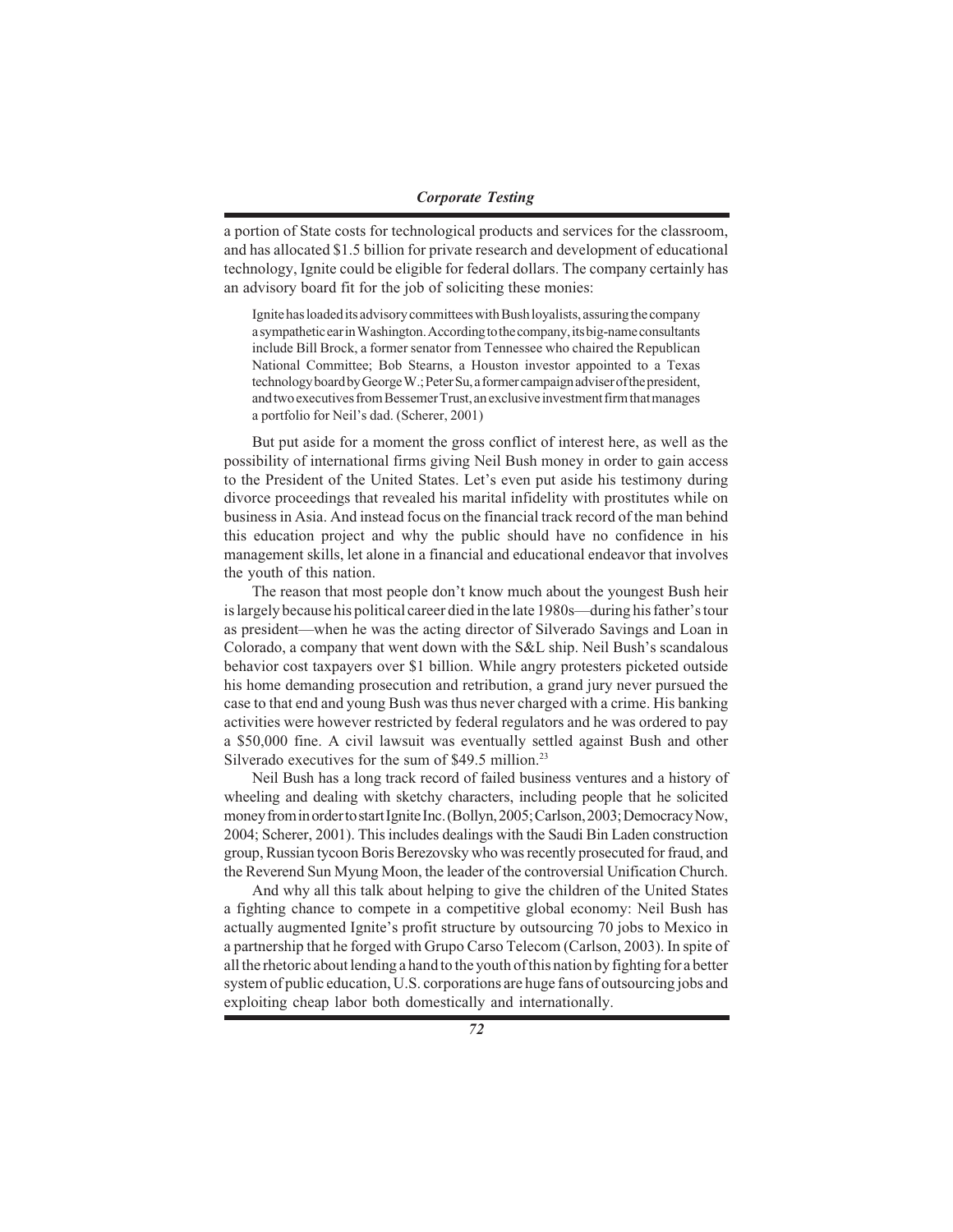With capital flight and global outsourcing, both blue collar and white collar jobs have been and continue to be exported by U.S. corporations to nations that pay below a living wage and that ensure that workers have no protection under labor unions and laws that regulate corporate interests and power. As the Federal Reserve has noted, these jobs won't be returning even if there is a major upswing in the U.S. economy. It is important to note, that by cheap labor, we're often talking between 13.5 and 36 cents an hour; we're also talking about a total disregard for child-labor laws and environmental protections (National Labor Committee for Worker and Human Rights, 2003).

The current administration has bragged about creating new jobs for Americans, but it fails to inform the public that these are overwhelmingly part-time, adjunct, minimum-wage positions that provide no pension, union protection, or healthcare benefits. Part-time, temp, or subcontracted jobs currently make up 30% of the workforce and this number is rapidly increasing. As the federal minimum wage is currently \$5.15 an hour—a wage that is sustained by powerful corporate lobbyists, full-time workers in the United States make about \$10,712 a year. Keep in mind that the federal poverty threshold for an individual is \$9,214.

American workers are being blamed for not being educated enough to compete in a global economy, and yet we have one of the most educated and productive workforces in the world regardless of the fact that our public education system is highly class based. There are plenty of college-educated, technology- and businessoriented people scrambling around that can't find jobs in their area of expertise as they have been outsourced by U.S. corporations to countries like Pakistan and India. It's also ironic that corporations are simultaneously claiming that public schools are not doing an adequate job of preparing a qualified labor force in the U.S., while moving their operations to 'third world' countries, where there is enormous illiteracy and where they can exploit the seemingly endless pool of low and semiskilled labor. And of course, these are the same forces, a la Negroponte, that influence U.S. Foreign Policy that works to keep these countries destitute.

## **Accountability: A Double Standard**

A major contradiction that the high-stakes testing movement seems to be in no hurry to reconcile is that in this era of 'scientifically-proven methodologies' and accountability, the private firms that are benefiting from this trend have little to no outside oversight in terms of their daily operations and the quality and performance of their products and services. It's not even clear what these high-stakes tests evaluate in terms of student competence. While a score may be indicative of how well prepared a student is for a particular testing instrument, it reveals little to nothing about his or her overall abilities (Haney, 2000; Kohn, 2000; McNeil, 2000; Sturrock, 2006; TC Reports, 2000). In other words, the entire industry is built on theoretical ambiguities and empirical uncertainties rather than "scientifically-based research."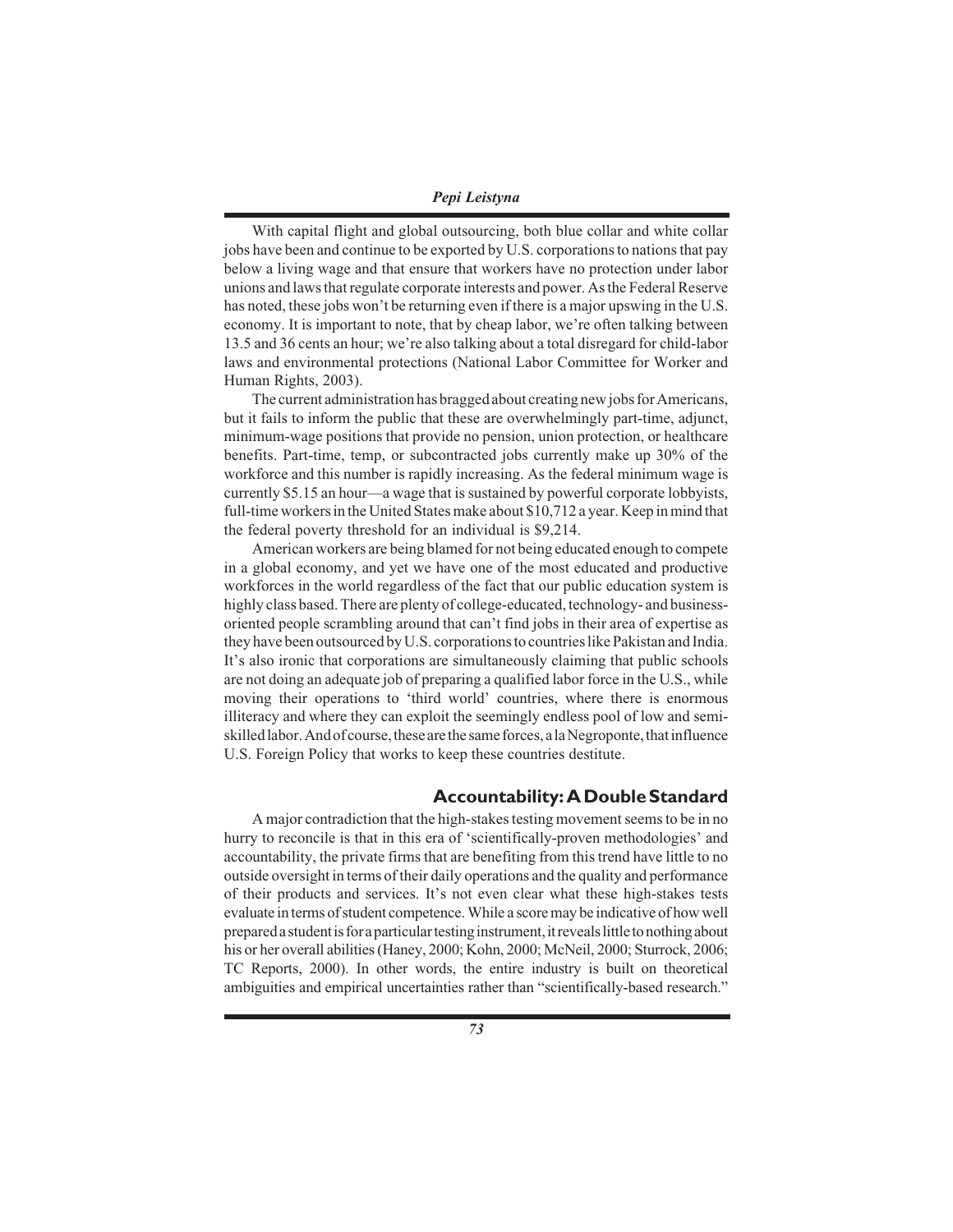#### *Corporate Testing*

Take Neil Bush's Ignite Inc. for example: there is currently no data, beyond anecdotal comments that are used for publicity, to support the effectiveness of this program. Likewise, there is only one State in the country that tracks whether or not private tutoring services are having an impact on student achievement. Louisiana conducted a study of 91 of its school districts and "found that \$300 million was paid to tutoring companies in one year 'with almost no scientific evidence that this spending has contributed to academic achievement'" (Schools Matter, 2005).

To add insult to injury, unlike public school teachers, those 'educators' who work for private schools or tutorial companies that are receiving federal money under NCLB do not need to be credentialed.<sup>24</sup>

While other areas of industry are highly regulated—though not for long if neoliberals have their way—there is no federal agency that independently investigates testing company products and practices. The National Board on Educational Testing and Public Policy (NBETPP) and the Education Policy Research Unit (EPRU) are a couple of university-based programs that keep an eye on the testing industry and provide important reports on the work being done therein. However, the only independent organization that has been vigilantly tracking this movement is the National Center for Fair and Open Testing (FairTest). But other than its ability to inform the public about the status of the testing industry, FairTest has no sanctioned federal or state power to make demands of any kind or secure guaranteed financial support to sustain its operations. While it got its start in the 1980s, through the funding of a private citizen who won a racial bias law suit against Educational Testing Service, the organization is currently in financial dire straits and at serious risk of having to close down (Selliot, 2006).

With so little oversight of an industry that is spread way too thin under the colossal demands of NCLB, quality control is obviously low.<sup>25</sup> For one, state testing offices are short on qualified staff and psychometricians—professionals who have experience with assessment design and evaluation (Herszenhorn, 2006). While industry executives are trying to get the government to offer financial incentives to graduate students who focus in this area, it's not really clear that they themselves are looking to benefit from, or pay for, this kind of expertise. As Metcalf (2002) notes, "To help market it, the company [Educational Testing Service's ETS K-12] replaced CEO Nancy Cole, an educator with a background in psychometrics, with an executive from the marketing wing of the pharmaceutical industry." Being understaffed has led to all sorts of logistical problems and negligence. As Greg Toppo (2006) reveals:

According to a fall 2005 survey of 23 state testing offices (representing 53% of the nation's school children) by Education Sector: 52% reported that they had had difficulty recruiting and retaining qualified staff for testing-related jobs. 20% reported problems receiving test results from test contractors "in a timely fashion" since 2000, 35% reported a "significant error" by a testing contractor in scoring a state test since 2000.

Most test score-related problems are the direct result of companies producing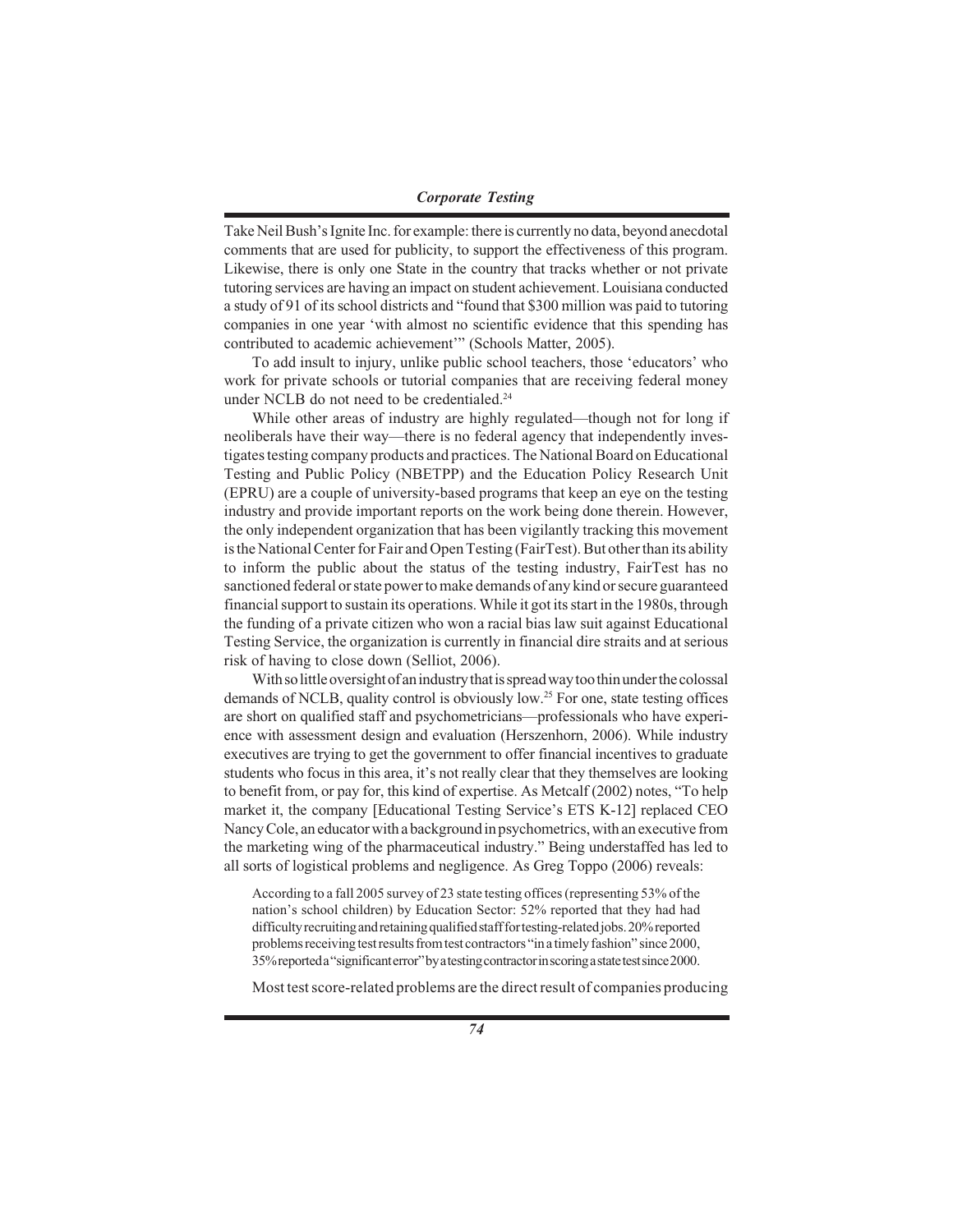flawed answer keys, providing an arbitrary and shifting line between passing and failing, repeating questions from sample tests on formal exams, generating and using faulty questions, and hiring unqualified people to conduct the final evaluation (Bacon, 2001; Bracey, 2002; Gluckman, 2002; Miner, 2005; Selliot, 2006). These problems are not simply the result of a labor shortage; they are also the inevitable outcome of the corporate bottom line of cutting expenses and maximizing profits by keeping staff at a minimum. As a Minnesota judge ruled in 2002, ". . . test errors were caused by [National Computer System's] drive to cut costs and raise profits" (Miner, 2005).

The critical mistakes that these corporations make have a dramatic impact on thousands of students around the country who have been held back, denied graduation, and ordered to attend summer school; on school administrators and teachers who have been demoted or have lost their jobs altogether; and on schools that have been tarnished as not performing up to par and have consequently lost funding.

The only time that the private sector appears to be called to the mat about its products and services is when the general public gets angry and agitates or threatens to drag a school district into court. The problem with this strategy is that in the end it is not the corporation that is prosecuted and fined; rather, it is the state or the school district that takes the heat while the taxpayer covers the legal expenses. And even then, there is no guarantee that citizens will gain more rights. Demanding to see the content of the FCAT exam that his daughter had apparently failed, "In Florida, a state appeals court ruled last year that copies of the state's standardized exams are not public records and parents have no right to see them" (Miner, 2005). Governor Jeb Bush has been fighting against the idea of allowing parents to review the tests and post-test answer sheets, claiming that it would be far too expensive. The testing industry certainly has no plans on becoming more transparent in its operations or helping to open up public dialogue about its controversial practices.

#### **What Can Educators Do?**

Progressive educators and community activists desperately need to continue to do the important work of informing the public about the privatization of their schools. Ultimately, the long-term goal is to have a critically informed public vote out of office representatives that are sacrificing children to the corporate bottom line with prepackaged teacher-proof curricula, standardized tests, and accountability schemes. But in the meantime, there are things that teacher education programs and practitioners can be doing to work towards redemocratizing public schools and creating civic-minded students and a vibrant public sphere.

First and foremost, teacher education programs need to be structured in a way that helps apprentice students into conducting critical inquiry. Not to be confused with what's traditionally thought of as higher order thinking skills, *critical* in this sense implies being able to understand, analyze, pose questions, and affect the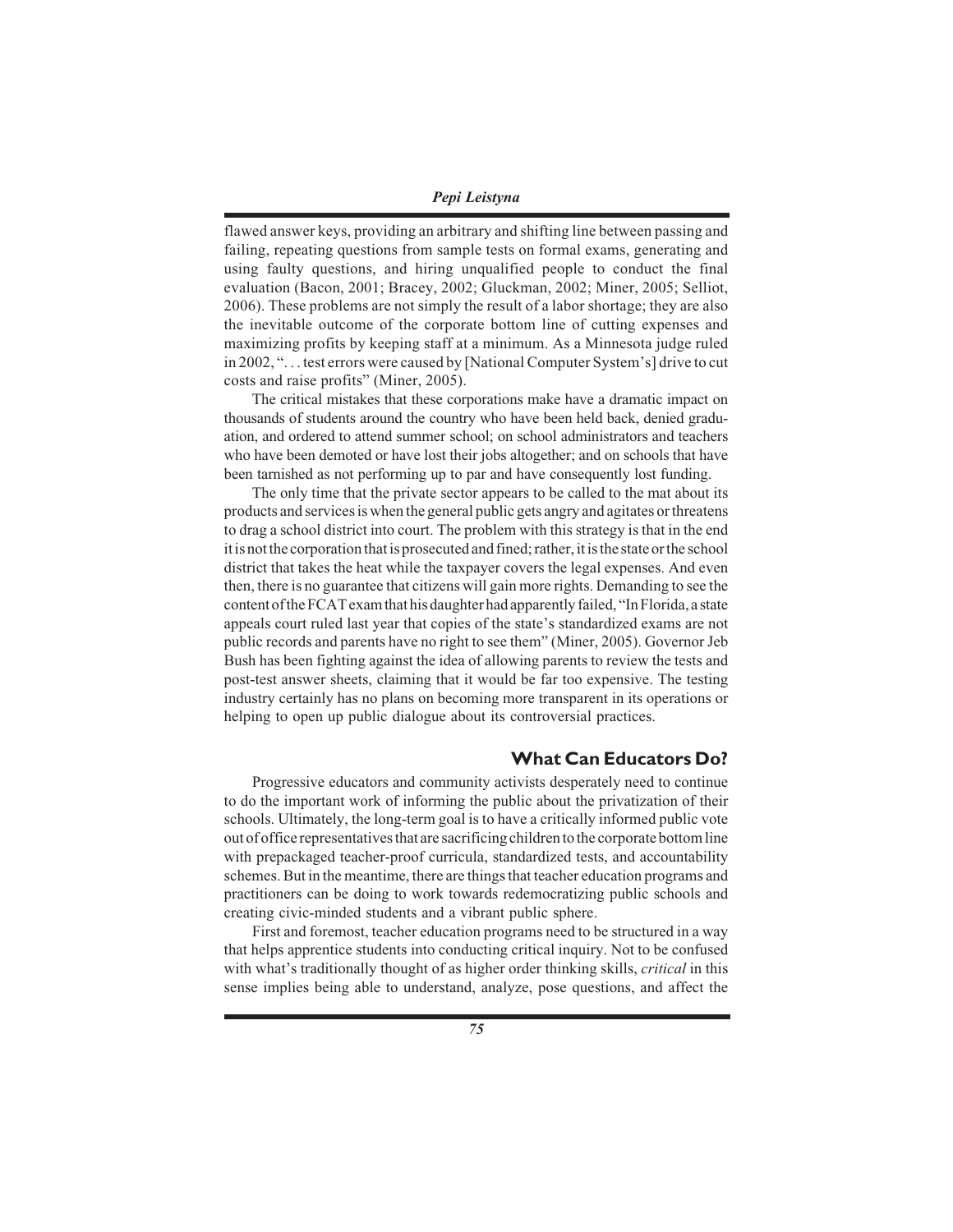sociopolitical and economic realities that shape our lives (Freire, 1970). It is important to emphasize that developing critical consciousness—or what I often refer to as presence of mind, isn't an exercise to get people to think in a certain way ideologically, rather it is intended to get us to explore in greater depth the issues and relations of power that affect the world around us (Leistyna, 1999, 2002). Unlike the President's agenda that deskills and disempowers educators, as revealed in the following two comments,

*We want our teachers trained so they can meet the obligations, their obligations as teachers.* (Fritsche Middle School in Milwaukee, Wisconsin in 2000)

*When I picked the Secretary of Education, I wasn't interested in a theorists . . .*(White House ceremony honoring the 2002 National Teacher of the Year)

civic-minded teacher education programs need to create the conditions within which people can think for themselves. Teachers shouldn't be mere practitioners who are "trained" to jump when they are told to jump or technicians whose only purpose is to read materials to the class and handout and collect high-stakes tests. They need to be intellectuals and professionals that can make sense of—i.e., theorize—the world around them and make informed, critical and ethical decisions. They need to engage in praxis—the ongoing relationship between theory and practice/reflection and action, and teacher education programs can play a significant role in this development.

*Theory* embodies existing ways in which people have interpreted, analyzed, and made generalizations about *why* the world works the way that it does. It is the *why* and *how* of what has been happening around us, and not simply a focus on *what* is occurring and how to effectively respond. While understanding the ways in which existing theories explain social reality is enormously important, *theorizing* is the ability to actively engage bodies of knowledge and human practices for the logics and sociohistorical conditions that inform them so that they can be reworked. It encourages individuals to evaluate, based on their own experiences, expertise, and insight, the strengths and weaknesses of any conceptual and practical movement and recontextualize and reinvent its possibilities for one's own predicaments (Leistyna, 2005).

Unfortunately, as evident in the President's words, theory and theorizing are often discouraged and disarticulated from human agency, regardless of the fact that all sociocultural practices are always sustained by some underlying assumptions and understanding. An integral part of any political project, theorizing presents a constant challenge to imagine and materialize alternative political spaces and identities and more just and equitable economic, social, and cultural relations. It makes possible consciousness raising, coalition building, resistance, activism, and structural change. In such undemocratic times, it's not surprising that this type of practice is often discouraged.

The assault on theorizing is in part connected to ways in which the university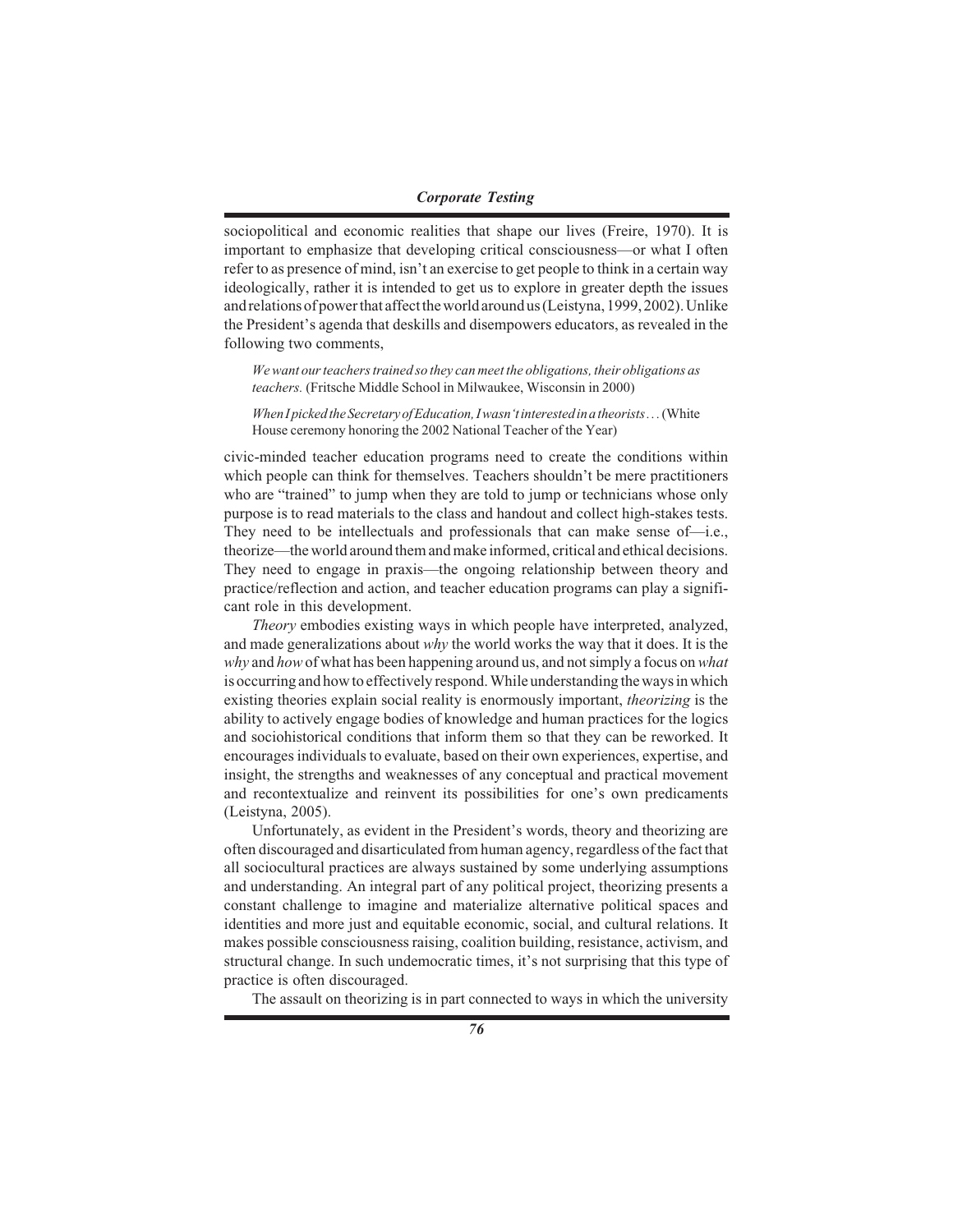has been used as an indoctrinating force to deskill students by working to mold them into uncritical receivers and consumers of existing theory, but rarely viewing them as active and creative participants in the generative process of understanding. This is especially evident as globally the academy is falling prey to the kinds of corporate logic that package thought as a commodity for exchange in the marketplace rather than inspiring the kinds of inquiry that probe that very logic and use of public energy and space (Aronowitz, 2001; Readings, 1997). Within these corporate models of public education the production of technicians in all disciplines (areas of study which are artificially disconnected from one another) comes at the expense of transdisciplinary thinkers and producers of social knowledge about the world. As students are distracted or lured away from critically reading historical and existing social formations, especially those that maintain abuses of power, they often become the newest wave of exploited labor power and reproducers, whether they are conscious of it or not, of oppressive social practices.

In the spirit of theory and theorizing, future educators should study in detail the standards and assessment movement during their graduate work. They need to learn about the historical developments therein and the policies that inform such practices, and the people behind them. They should be examining the content formulation and evaluation procedures of high-stakes tests and the empirical research that explores this terrain. Teacher education programs can arm students with the skills necessary to look into the political economy of this industry and the synergy that exists within among the private and public sector. They can effectively apprentice students into deconstructing the theoretical frameworks that undergird the practice itself. Educators need to ask themselves on a regular basis, why exactly are we doing this? This is surely better than what the President does in his daily duties—as he revealed onboard Air Force One in 2003: "I'm also not very analytical. You know, I don't spend a lot of time thinking about myself, about why I do things."

Teacher education programs also need to continue to do extensive research and help put into practice more complex and nuanced forms of evaluation like portfolio assessment. Private schools—where the elite, ironically including the most vociferous proponents of the testing industry, send their own children—don't have highstakes tests, don't have to abide by the rules and regulations of NCLB, and have far more in-depth evaluative processes.<sup>26</sup>

As teachers are activists, whether or not they want to be—given that they have an effect on people everyday, part of their graduate experience should help them become more effective agents of change. As part of this process, teacher education programs should include case-study analysis of movements that both support and reject high-stakes testing. There are a plethora of case studies that could be used for this purpose. In support of testing, they could analyze the work of the Business Rountable. On the flip side, there is much to learn from the actions of the Coalition for Authentic Reform in Education (CARE), Californians for Justice (CFJ), The Mexican American Legal Defense and Education Fund, and other such organiza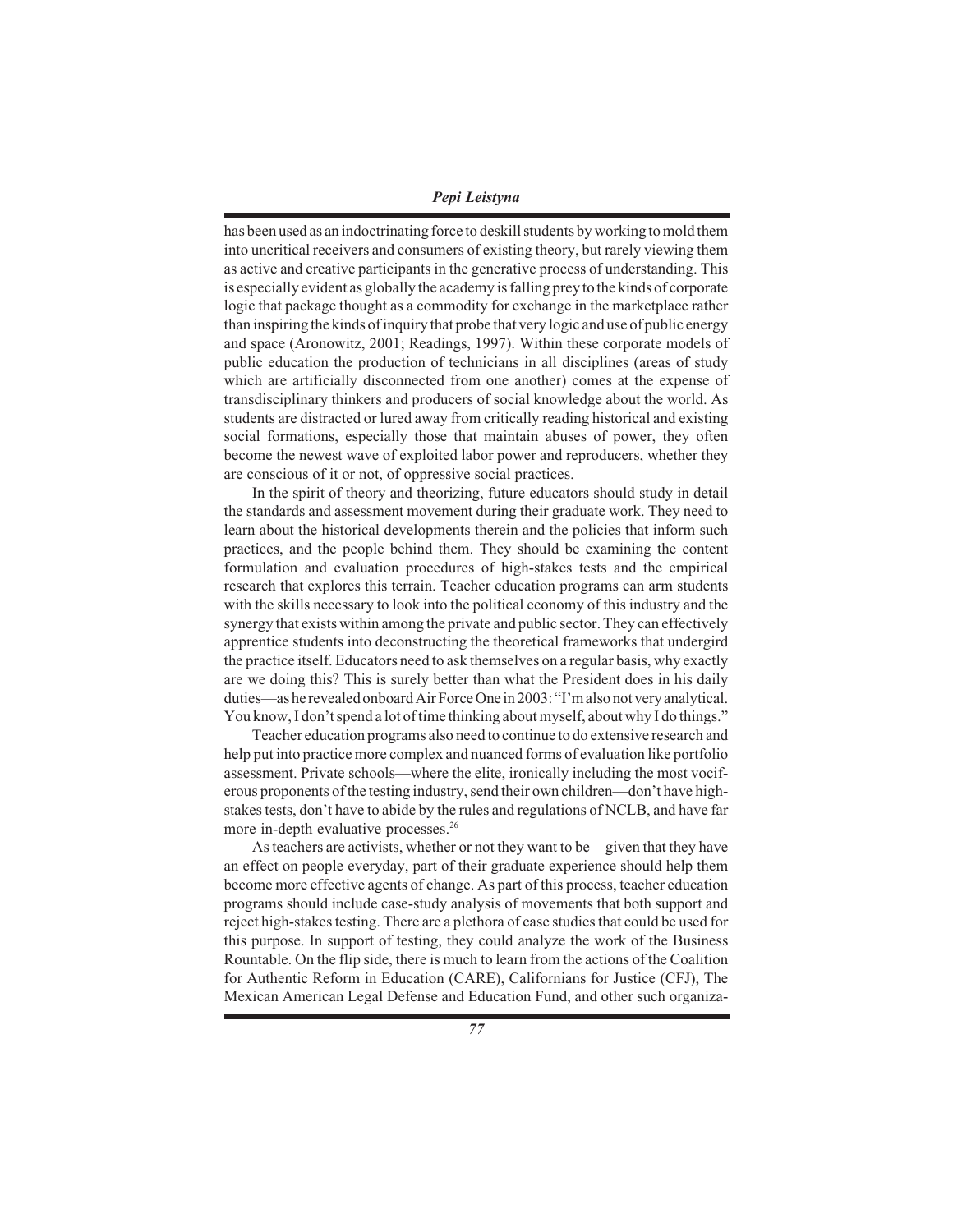tions and activists groups around the country that have been effectively working to mobilize the community against the kinds of social injustice and profiteering that the privatized high-stakes movement engenders. There are also a plethora of teacher and student movements that are worth studying, such as the Student Coalition for Alternatives to the MCAS (SCAM).

The intent of exploring this kind of activism is not to offer up a recipe book to be followed to the last grain of salt; rather, it is a way to inspire critical appropriation and the reinvention of social change as these struggles offer a theoretical, empirical, and practical springboard for future efforts.

While the title No Child Left Behind connotes fairness, compassion, and equity, and the instigators of testing mania promise academic and professional success for our children, these political campaigns virtually disregard why inequities exist in the first place. As advocates of the corporate model of schooling hide behind notions of science, objectivity, and universal knowledge, what is largely missing from national debates and federal and state policies, and what should be central to any good teacher education program, is a recognition and analysis of how racism, the structures of social class, and other oppressive and malignant ideologies inform actual educational practices and institutional conditions. These factors play a much more significant role in students' academic achievement than whether or not they have access to abstract content, a monolingual setting, and constant evaluation. Instead of honestly confronting these issues, conservatives readily blame progressive educational programs, democratic social policies, and organized labor for the country's problems.

While standards are a way of limiting the power of labor unions, teacher education programs can be designed to expose students to the extensive history of organized labor's struggles to improve education both domestically and internationally. It is important to note that with improvements in technology and computers, standardized testing has become a global industry and thus a global problem (Rees, 2000). Future educators need to learn how to work with teacher unions to collectively organize, and they need to be able to effectively mobilize these organizations to act on behalf of the community. For example, how does one go about pressuring the federal government to fund independent watchdogs to help keep an eye on assessment practices in the U.S.?

But K-12 students also need to learn how to be more effective agents of change and need to be encouraged to engage in praxis themselves. If testing is such an important part of society as advocates of this industry claim, then students should also know more about the practice—not just what's on the test and how to take it, but how the tests are generated and by whom. This opens the possibility of an interdisciplinary approach to learning where subjects such as history, math, science, and social studies are part of analyzing the industry and the tests themselves. In the spirit of critical pedagogy, teachers should also teach to the test. But by this I mean that they should engage the students in ideological analysis of the knowledge that they are being exposed to. It is important for young people to take a critical look at,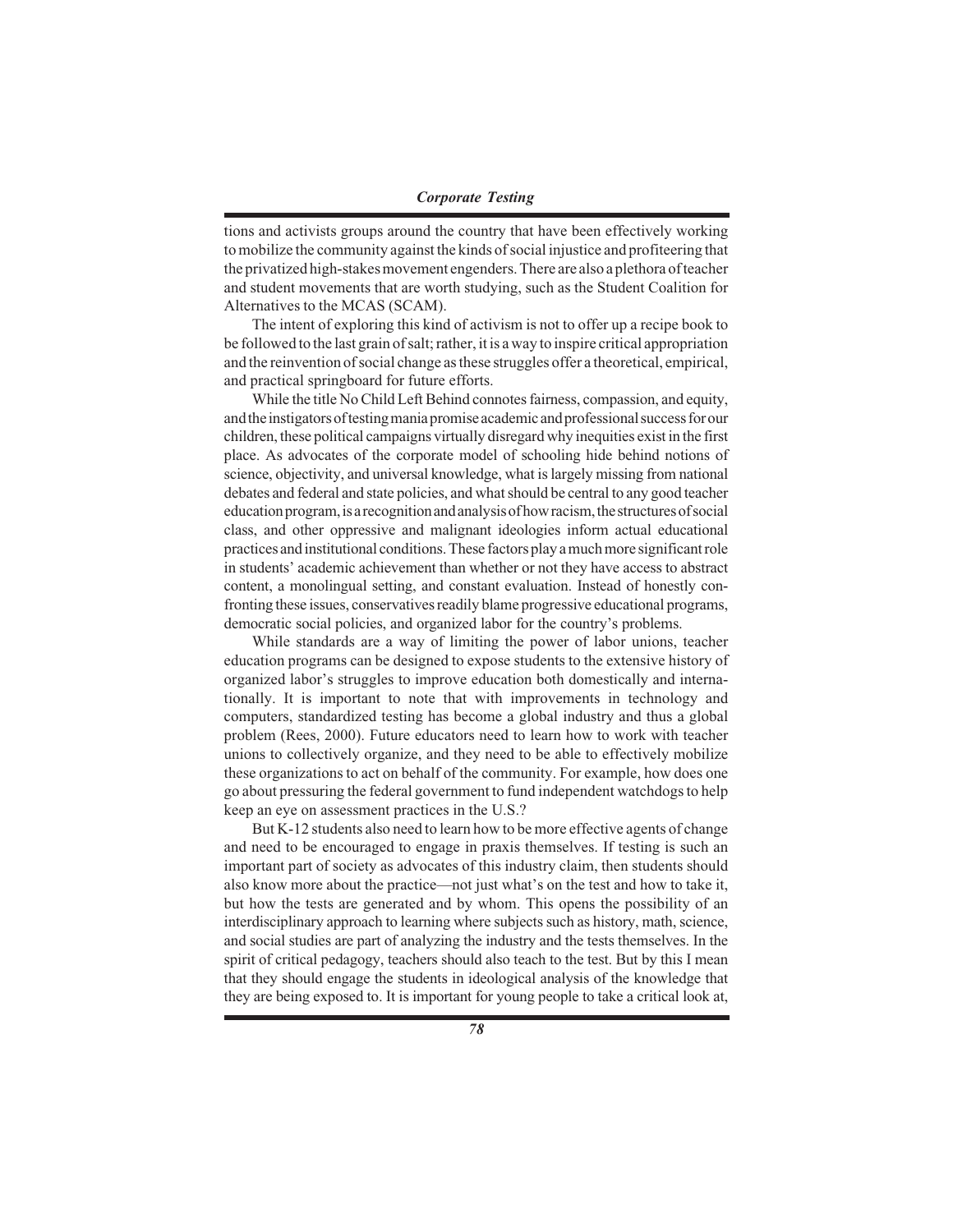for example, the history lessons that are taught in schools whose curricula and textbooks are generated by the current standards regime. Whose stories are told, how are they told, what is being excluded in such representations, what purpose and whose interests do such stories serve? Again, teacher education programs could play an important role in nurturing this kind of pedagogical practice.

In this era of massive corporate corruption of the likes of Enron, World Com, Adelphia, Wal-Mart, and Tyco, where unscrupulous political figures such as Tom Delay, Ralph Reed, Jack Abramoff, and David Safavian are readily caught engaging in criminal activity with the private sector, it simply makes no sense to put or nation's youth in the 'trusting hands' of corporations. The results that matter for private industry are financial gains achieved by selling materials on a grand scale, and by guaranteeing that schools produce an uncritical mass of a low and semiskilled labor that is in high demand in our now post-industrial service-oriented economy. Why else would they support policies that offer a mechanical and mediocre curriculum, and that force kids out of school prematurely, guaranteeing that they don't get a high school diploma and thus access to college?

Leaving public education in the hands of for-profit corporations would be like letting HMOs and pharmaceutical and insurance companies tell doctors what to do; it would be like letting Exxon/Mobil and construction companies like Halliburton make decisions about whether or not this nation goes to war. Unfortunately, this is precisely what the neoliberal approach to governing and decision making has done. It's about time we redemocractize this society and if public schools are to play a key role in this change, we need to be honest about what these institutions are designed to do. My favorite Bush misspeak is:

The public education system in America is one of the most important foundations of our democracy. After all, it is where children from all over America learn to be responsible citizens, and learn to have the skills necessary to take advantage of our fantastic opportunistic society. (May 1, 2002)

While this statement is an obvious slip of the tongue, and sadly, a sign of a semiliterate man, in reality what it says isn't too far from the truth. Part of being a democracy means having public institutions that are designed to create a vibrant and critical citizenry. However, within the grips of unbridled capitalism, private interests have worked to create a get-what-you-can-for-yourself mentality. To really create responsible citizens it means that a society has to collectively participate in maintaining healthy public institutions and restraining those opportunistic forces that have an undying love for profit, but such contempt for public life.

#### **Notes**

<sup>1</sup> Bhawin Suchak (2006).

2 In 2005, \$2.4 billion were spent on lobbying. "Some 80% of all political contributions now come from less than 1% of the population" (Collins, Hartman & Sklar, 1999, p. 5). Most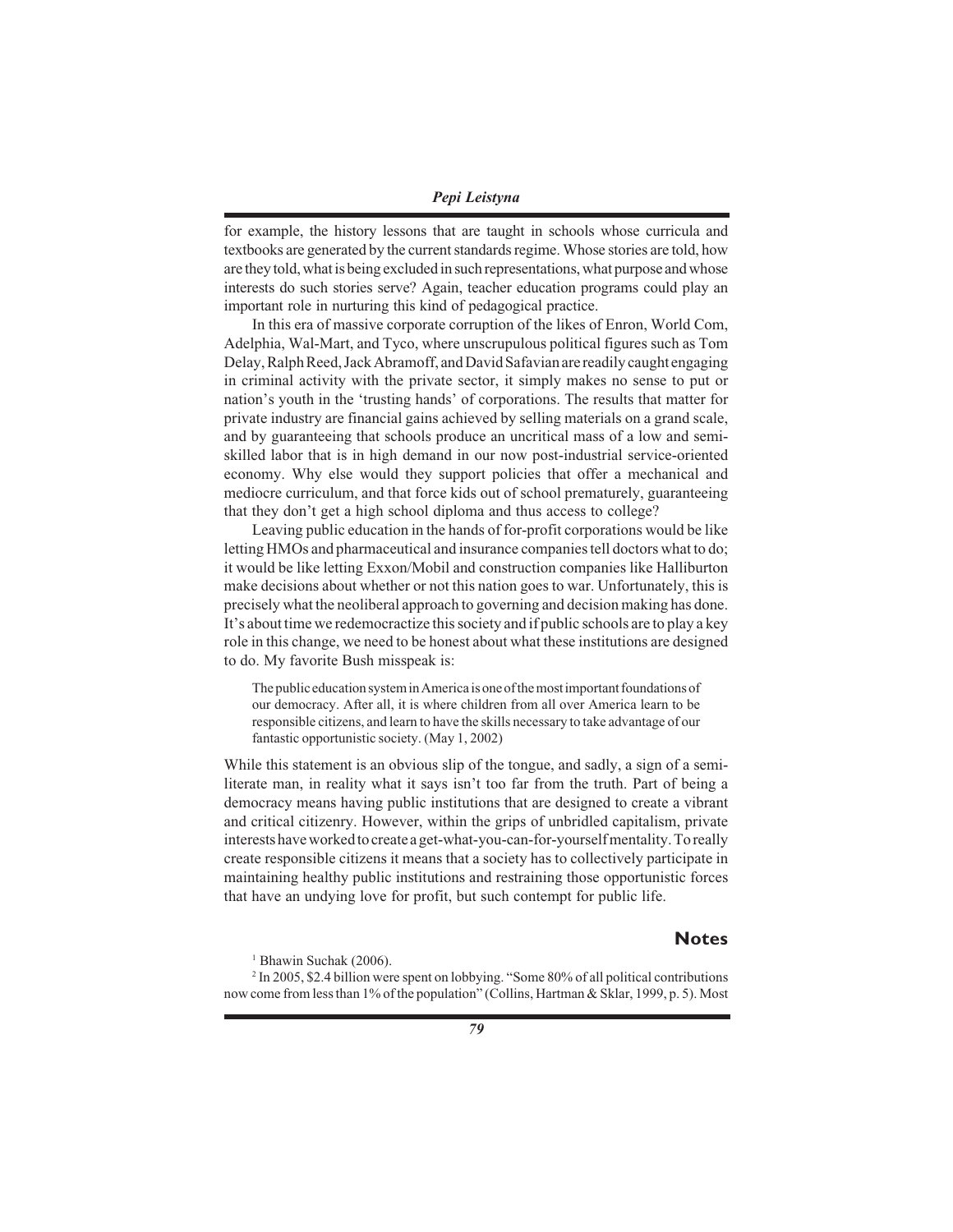of the public policy debate thus remains in the confines of the Wall Street and Fortune 500 agenda.

<sup>3</sup> It is important to note how Draconian the stakes were when questions of intelligence and competence led to the sterilization of over 60,000 people from 1907-1970. These racist and classist intelligence tests were devised in part to embrace social Darwinism by separating the more from the less intelligent (Gould, 1996; Kincheloe et al., 1997).

4 The organization is currently directed by the Commissioner of Education Statistics, who heads the National Center for Education Statistics in the U.S. Department of Education. Policy and practice are set by the National Governing Board (NAGB) whose members are appointed by the Secretary of Education (http://nces.ed.gov/nationsreportcard/about/).

<sup>5</sup> For a much more detailed version of the early days of this corporate story, see Suchak, B. (2006). Standardized Testing: High-Stakes for Students and for Corporate Bottom Lines. This research informs much of this section of my paper and should be read in its entirety.

<sup>6</sup> "One of the reform movement's founding documents is Reinventing Education: Entrepreneurship in America's Public Schools, by Lou Gerstner, chairman of IBM. Gerstner describes schoolchildren as human capital, teachers as sellers in a marketplace and the public school system as a monopoly" (Metcalf, 2002).

<sup>7</sup> Like the "Vallas Miracle" in Chicago and the "New York City Miracle"...

<sup>8</sup> The new policy changes in 2000 make it so that a student who has been in the country for less than three years is exempt.

9 The exam has been provided in English and Spanish since 1997.

<sup>10</sup> This reference is taken from the White House Webpage at: http://www.whitehouse.gov/ government/paige-bio.html

<sup>11</sup> Paige has yet to be prosecuted or even censured for his criminal behavior.

<sup>12</sup> It is important to note that many democrats also belong to the big business party and thus support the same corporate agenda.

<sup>13</sup> It is ironic that this social movement has been spearheaded by a political party that has for a long time represented the idea of getting big government off the backs of local leadership, and in the not so distant past called for dismantling the federal Department of Education altogether. Conservatives figure if they can't defeat the system, they can nonetheless control it. But that's just the point, under Article I of the U.S. Constitution, the founding fathers gave the Congress no power to legislate when it comes to public education. Individual states were empowered to make such decisions.

<sup>14</sup> For examples of studies of this under-funding, see http://www.schoolfunding.info/ news/federal/3-14-05ctnclbstudy.php3 and http://www.schoolfunding.info/news/federal/9- 23-05VAnclbcoststudies.php3

<sup>15</sup> Former CEO of DuPont Merck Pharmaceutical Co., Kurt Landgraf is the President and CEO of the Educational Testing Service.

<sup>16</sup> HM is owned by the private investment firms Bain Capital, Thomas H. Lee Partners, and the Blackstone Group.

<sup>17</sup> "California Department of Education guidelines prohibit the use of test-prep materials written for a specific test. Buckle Down's California marketing blurb acknowledges this policy, assures customers that it's in compliance—and then, in the same paragraph, touts how closely its materials are pegged to the state's tests!" (Gluckman, 2002).

<sup>18</sup> For an excellent example of historical engineering by conservative forces, see any of the materials produced by E.D. Hirsch, Jr.'s Core Knowledge Foundation—*What Your 1-6th Grader Needs to Know: Fundamentals of a Good Education.*

<sup>19</sup> K-12 Inc. is the first online home-school project to be federally funded.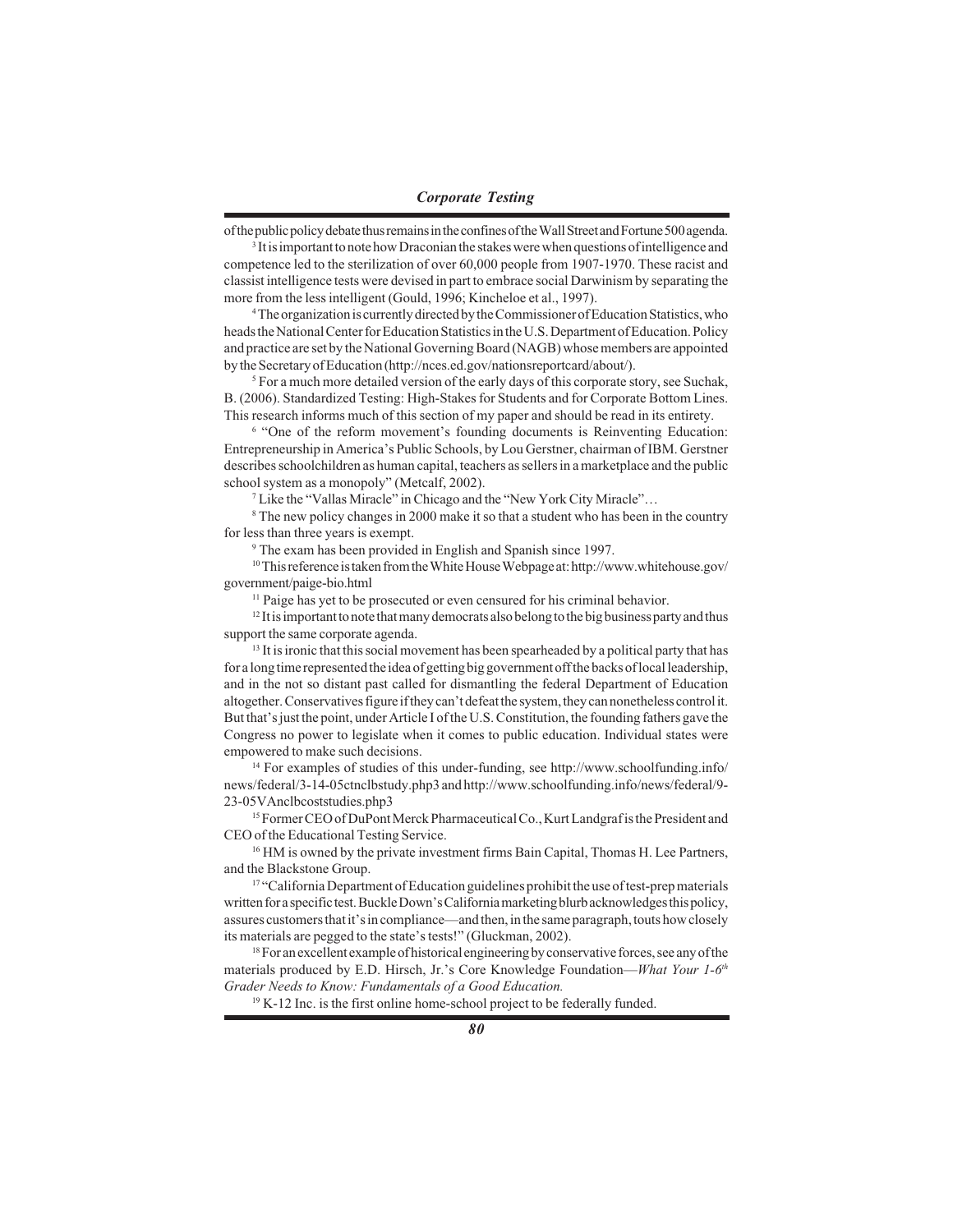<sup>20</sup> For a detailed elaboration of their abuse of power, see Kevin Phillips (2004). *American Dynasty: Aristocracy, Fortune and the Politics of Deceit in the House of Bush.* New York: Penguin.

<sup>21</sup> One can only imagine how history will be engineered by Neil Bush—my guess is that he'll have Lynn Cheney draft these passages in the spirit of her 2002 book *America: A Patriotic Prime* (New York: Simon & Schuster Books for Young Readers). Ignite has already come under some heavy criticism for its 'dumbed down' version of history such as the lesson on the Seminole Wars which presents, in cartoon form, a football game with "the Jacksons vs. the Seminoles."

 $2260\%$  of U.S. companies pay no income tax. By the year 2000, the corporate share of taxes had fallen to 17% (Soll, 2002). By 2003, corporate tax revenues fell to only 7.4% of federal tax receipts.

<sup>23</sup> In 1999, Neil Bush's reputation was again under the spotlight when he was suspected of insider trading when he cashed in on close to a million dollars on three stock trades in Kopin Corp., where he had been a consultant—one of them for almost \$200,000 in one day.

<sup>24</sup> Exposing the contradiction in hiring public school teachers with federal funds to work for after-school private tutorials, Macus Silvi from the Office of Student Achievement, states, "Ironically, the rationale behind NCLB is that the public schools need competition from private vendors in order to improve among other things their teaching staff" (as cited in Clark, 2004).

<sup>25</sup> Amy Gluckman (2002) reveals how States and the testing industry violate The Code of Fair Testing Practices (a document developed by experts in education and psychology that outlines the dos and don'ts of testing for publishers and practitioners): "using a single test score to make a high-stakes determination—such as high-school graduation—represents misuse. But as a business-based model of accountability comes to dominate education reform, a number of states are beginning to do just that. . . . Today, testing companies are signing large, multiyear contracts with states to create customized statewide tests, and sometimes the companies are well aware from the start that a state is planning to misuse test results." It is important to note, she adds, that "in 1987, when ETS—concerned that Texas planned to fire teachers who did not pass a new recertification test—declined to bid for the contract to develop it."

<sup>26</sup> George W. Bush attended elite private schools. By no means am I arguing that these are necessarily better educational institutions; just look at some of the language production of the President himself who is infamous for his misspeak:

"Laura and I really don't realize how bright our children is sometimes until we get an objective analysis." (CNBC; April 15, 2000), "The Illiteracy level of our children are appalling" (Washington, D.C., January 23, 2004). "As a society, we must demand something better, because there is no second-rate children in America" (Speaking in South Bend, Indiana, September 5, 2002). "That means we've got to have an education system that is next to none" (Denver Colorado, September 27, 2002),."Rarely is the question asked: Is our children learning?" (Florence, South Carolina, January 11, 2000).

#### **References**

Achieve, Inc. (2002). Aiming high: Meeting the challenges of education reform in Texas. Available at: http://72.14.209.104/search?q=cache:76gig4ZNYv8J:www.tea.state. tx.us/curriculum/ aimhitexas.pdf+Education+Trust,f+the+Business+Roundtable,+praised+the+work+ being+done+in+Texas,&hl=en&gl=us&ct=clnk&cd=1

Allington, R. (2002). *Big brother and the national reading curriculum: How ideology trumped evidence.* Portsmouth, NH: Heinemann.

Aronowitz, S. (2001). *The knowledge factory: Dismantling the corporate university and*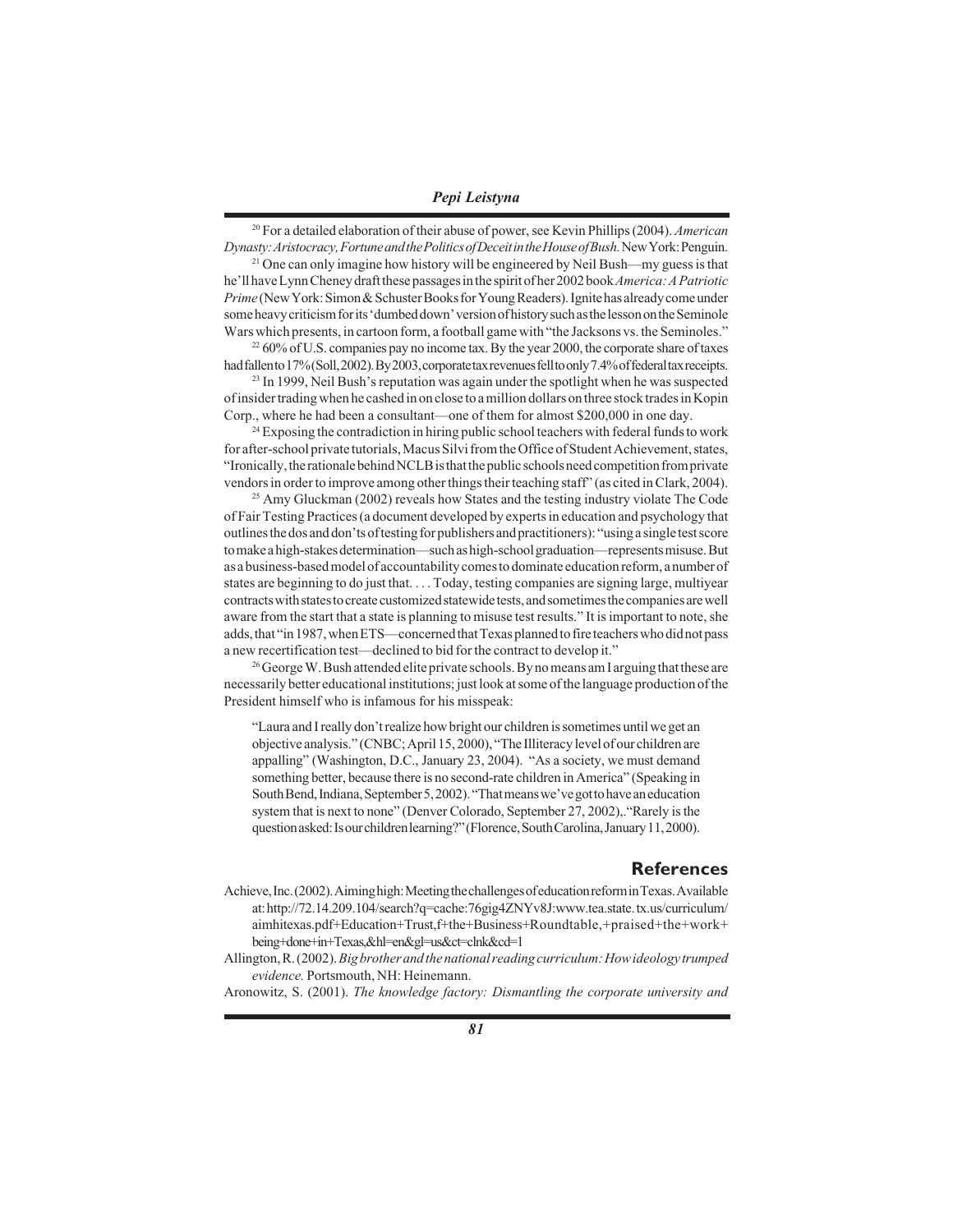*creating true higher learning.* Boston: Beacon Press.

Bacon, D. (2000). School testing: Good for textbook publishers, bad for students. *Pacific News Service.* Available at: http://alternet.org/story/39/

Bacon, D. (2001). The trouble with the test. *Students.* Available at: http://dbacon.igc.org/ Students/04TheTest.htm

Bennett, W. (1993). *Book of virtues: A treasury of great moral stories.* New York: Simon & Schuster.

- Bollyn, C. (2005). Bush family financed by foreign money. American Free Press.net. Available at: http://www.americanfreepress.net/html/bush\_family\_financed.html
- Bracey, G. (2002). The capriciousness of high-stakes testing. Education Disinformation Detection and Reporting Agency. Available at: http://www.america-tomorrow.com/ bracey/EDDRA/EDDRA29.htm

Carlson, P. (2003). The relatively charmed life of Neil Bush: Despite Silverado and voodoo, fortune still smiles on the President's bother. *Washington Post,* Sunday, December 28, page D01. Availableat:http://www.washingtonpost.com/ac2/wp-dyn/A352972003Dec27?language=printer

Clark, B. (2004). Leaving children behind: Exam privatization threatens public schools. CorpWatch. Available at: http://www.corpwatch.org/article.php?id=11543

CNN Presents. (2005). High stakes. Cable News Network Inc. Lanham, MD: CNN.

CNN.com (2005). Bennett under fire for comments on Blacks, crime. Available at: http://64.233.161.104/ search?q=cache:MEhjtC3\_OI4J:www.cnn.com/2005/POLITICS/09/30/bennett.comments/ +Bill+Bennett,+the+former+Secretary+of+Education&hl=en&gl= us&ct=clnk&cd=1

- Coles, G. (2000). *Misreading reading: The bad science that hurts children*. Portsmouth, NH: Heinemann.
- Collins, C., Hartman, C. & Sklar, H. (1999). Divided decade: Economic disparity at the century's turn. United for a Fair Economy. Available at: www.ufenet.org/press/archive/1999/ Divided\_Decade/divided\_decade.html

Committee on Education and the Workforce: U.S. House of Representatives. (1999). Statement of Edward B. Rust, Jr., Chairman and CEO of State Farm Insurance Companies; Committee on Education and the Workforce: U.S. House of Representatives on "Business Issues in elementary and Secondary Education." Available at: http://www.house.gov/ ed\_workforce/hearings/106th/fc/esea7199/rust.htm

- Democracy Now. (2004). No Bush left behind: When you're barred from banking, why not bank on education? Available at: http://www.democracynow.org/article.pl?sid=04/03/12/1534244
- FairTest: The National Center for Fair and Open Testing. (2006). The case against high-stakes testing. Available at: http://www.fairtest.org/arn/caseagainst.html
- Forbes.com. (2006). Round-up Pearson FY profit climbs. Available at: http://www.forbes.com/ markets/feeds/afx/2006/02/27/afx2555308.html

Fortune. (2006). Fortune 500. Available at: http://money.cnn.com/magazines/fortune/fortune500/

- France, M. & Osterland, A. (1999). State Farm: What's happening to the good neighbor? Judges and juries have found the insurer guilty of serious misconduct. *Business Week Online.* Available at: http://www.businessweek.com/1999/99\_45/b3654189.htm
- Frontline. (2006). The testing industry's big four. Available at: http://www.pbs.org/wgbh/ pages/frontline/shows/schools/testing/companies.html

Freire, P. (1970). *Pedagogy of the oppressed.* London, UK: Penguin.

Garza, C.L. (2006). Former first lady's donation aids son: Katrina funds earmarked to pay for Neil Bush's software program. *Houston Chronicle,* March 23. Available at: http:// chron.com/disp/story.mpl/headline/metro/3742329.html

Gluckman, A. (2002). Testing . . . testing . . . one, two, three: The commercial side of the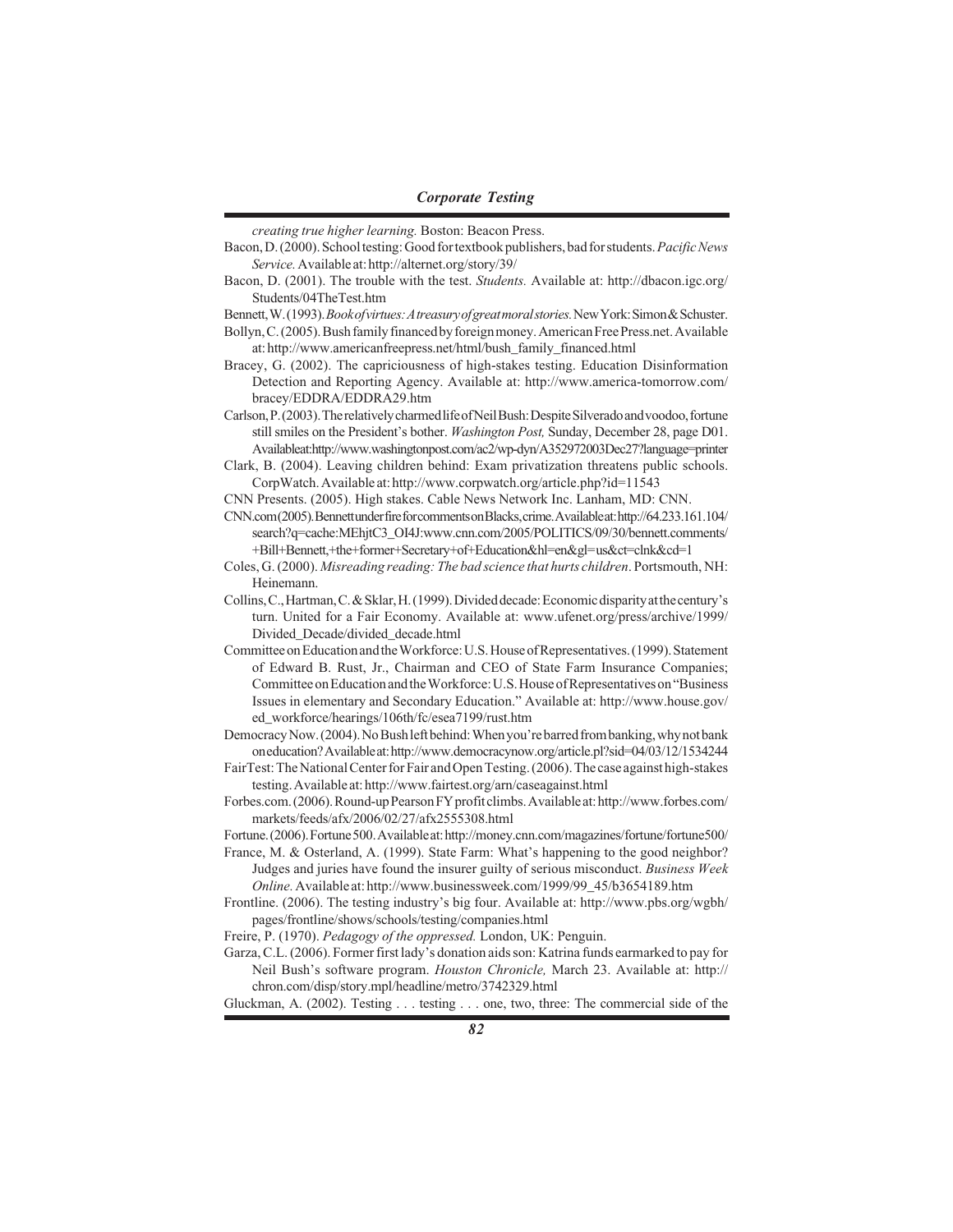standardized-testing boom. *Dollars & Sense: The Magazine of Economic Justice*, January/ February. Available at: http://www.dollarsandsense.org/archives/2002/0102gluckman. html Gould, S.J. (1996). *The Mismeasure of man.* New York: W.W. Norton & Company.

- Haney, W. (2000). The Texas miracle in education: Missing students and other mirages. *Education Policy Analysis Archives*, *8*(41). Available at: http://epaa.asu.edu/epaa/v8n41/ and http://epaa.asu.edu/epaa/v8n41/part5.htm
- Hart, L. (2006). Hurricane donation benefited Bush son. *Latime.com.* Available at: http:// www.staticfiends.com/suburbia/viewtopic.php?printertopic=1&t=4665&start=0& postdays= 0&postorder=asc&vote=viewresult
- Herszenhorn, D. (2006). As test-taking grows, test-makers grow rarer. Available at: http:// 72.14.207.104/search?q=cache:T3jy-LPYEKkJ:psychology.usc.edu/resources/ nytimes1.pdf+testing+companies+and+public+schools&hl=en&gl=us&ct=clnk&cd=93

Hoffman, T. (2005). The candid Bennett. *eSchool News: Ed-Tech Insider,* October 4. Available at: http://www.eschoolnews.com/eti/2005/10/001190.php

- Humes, E. (2003). Leave no test behind. Available at: http://www.edwardhumes.com/archives/ 00000021.shtml
- Kincheloe, J., Gresson, A. & Steinberg, S. (1997). *Measured lies: The Bell Curve examined.* London, UK: Palgrave Macmillan.
- Kohn, A. (2000). *The case against standardized testing: Raising the scores, ruining the schools.* Portsmouth, NH: Heinemann.

Kohn, A., & Shannon, P. (2002). *Education, Inc.* Portsmouth, NH: Heinemann.

- Lawrence, J. (2006). Congress full of fortunate sons—and other relatives. *USA Today.* Available at: http://www.usatoday.com/news/washington/2006-08-07-relatives-cover\_x.htm
- Leistyna, P. (1999). *Presence of mind: Education and the politics of deception.* Boulder, CO: Westview.
- Leistyna, P. (2002). *Defining and designing multiculturalism.* Albany, NY: State University of New York Press.
- Leistyna, P. (2005). *Cultural studies: From theory to action.* Oxford, UK: Blackwell.

McGraw-Hill (2005). Report. Available at:http://investor.mcgraw-hill.com/phoenix.zhtml?c= 96562&p=irol-newsArticle&ID=700914&highlight=

- McGraw-Hill (2006). Report. Available at: http://investor.mcgraw-hill.com/phoenix.zhtml?c= 96562&p=irol-newsArticle&ID=885916&highlight
- McNeil, L. (2000). *Contradictions of school reform: Educational costs of standardized testing*. New York: RoutledgeFalmer.

Metcalf, S. (2002). Reading between the lines. *The Nation,* January 28. Available at: http:// www.fairtest.org/nattest/Nation%20piece%20bush%20links.html

Mickelson, R.A. (2006). International Business Machinations: A case study of corporate involvement in local educational reform. *Teachers College Record*. Available at: http:// 72.14.209.104/search?q=cache:zmhIeO-xRfUJ:www.uncc.edu/rmicklsn/images/ corporate.pdf+New+American+Schools+Development+Corporation,+initially+funded+ by+IBM+CEO+Louis+Gerstner&hl=en&gl=us&ct=clnk&cd=1

Miner, B. (2005). Keeping public schools public: Testing companies mine for gold. *Rethinking Schools,* Winter, Vol. 19, No 2. Available at: http://www.rethinkingschools.org/archive/ 19\_02/test192.shtml

Molnar, A. (2005). *School commercialism.* New York: Routledge.

Molnar, A., Garcia, D., Bartlett, M. & O'Neill, A. (2006). Profiles of for-profit education management organizations 2005-2006. Education Policy Research Unit. Available at: http://www.asu.edu/educ/epsl/CERU/Documents/EPSL-0605-104-CERU.pdf